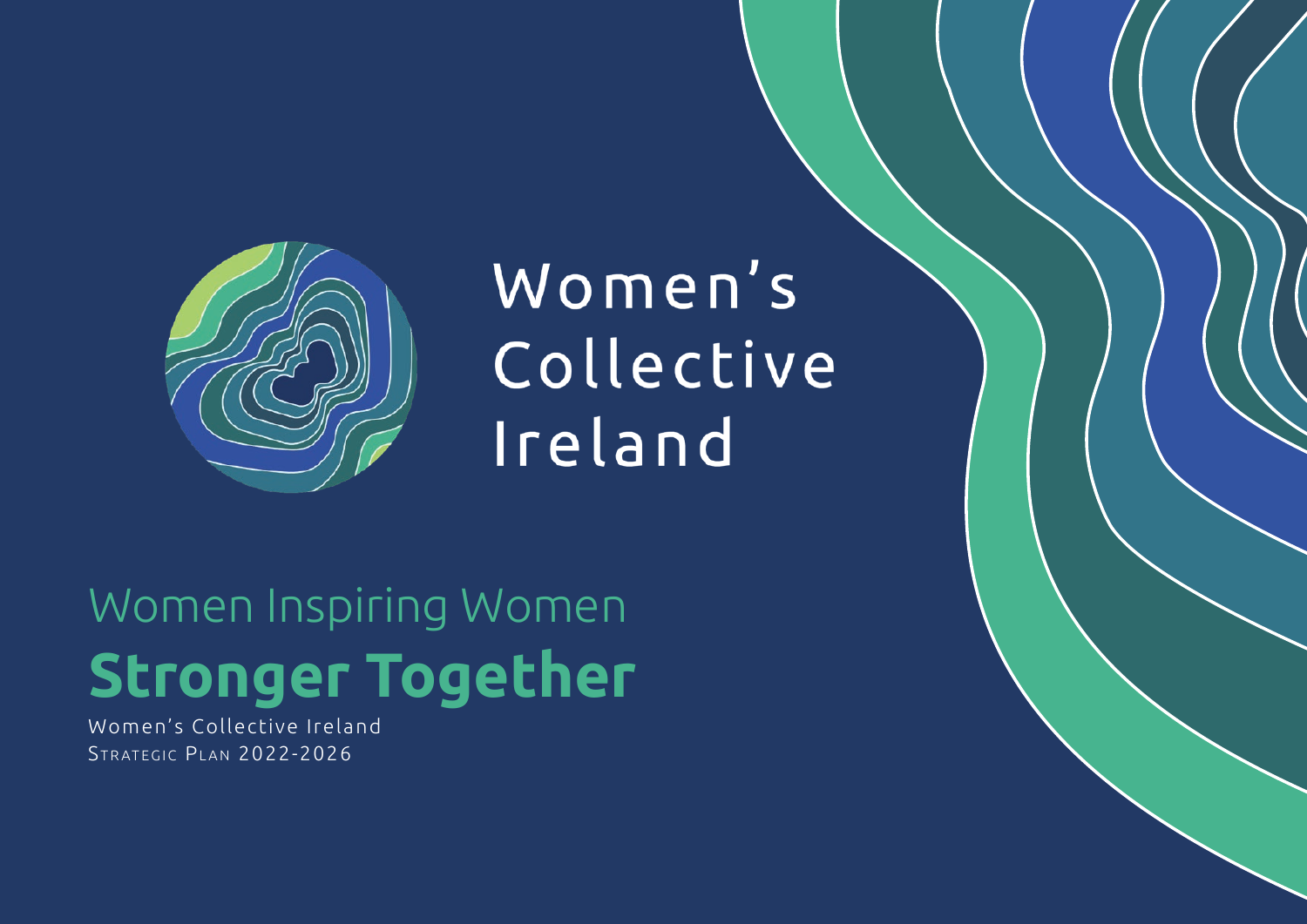## Contact Us

**info@womenscollective.ie** M

- $\bigoplus$ **www.womenscollective.ie**
- **twitter.com/WCI\_irl**
- G **facebook.com/womenscollectiveireland**
- **instagram.com/WCI\_irl** $\circled{\textcircled{\small{2}}}$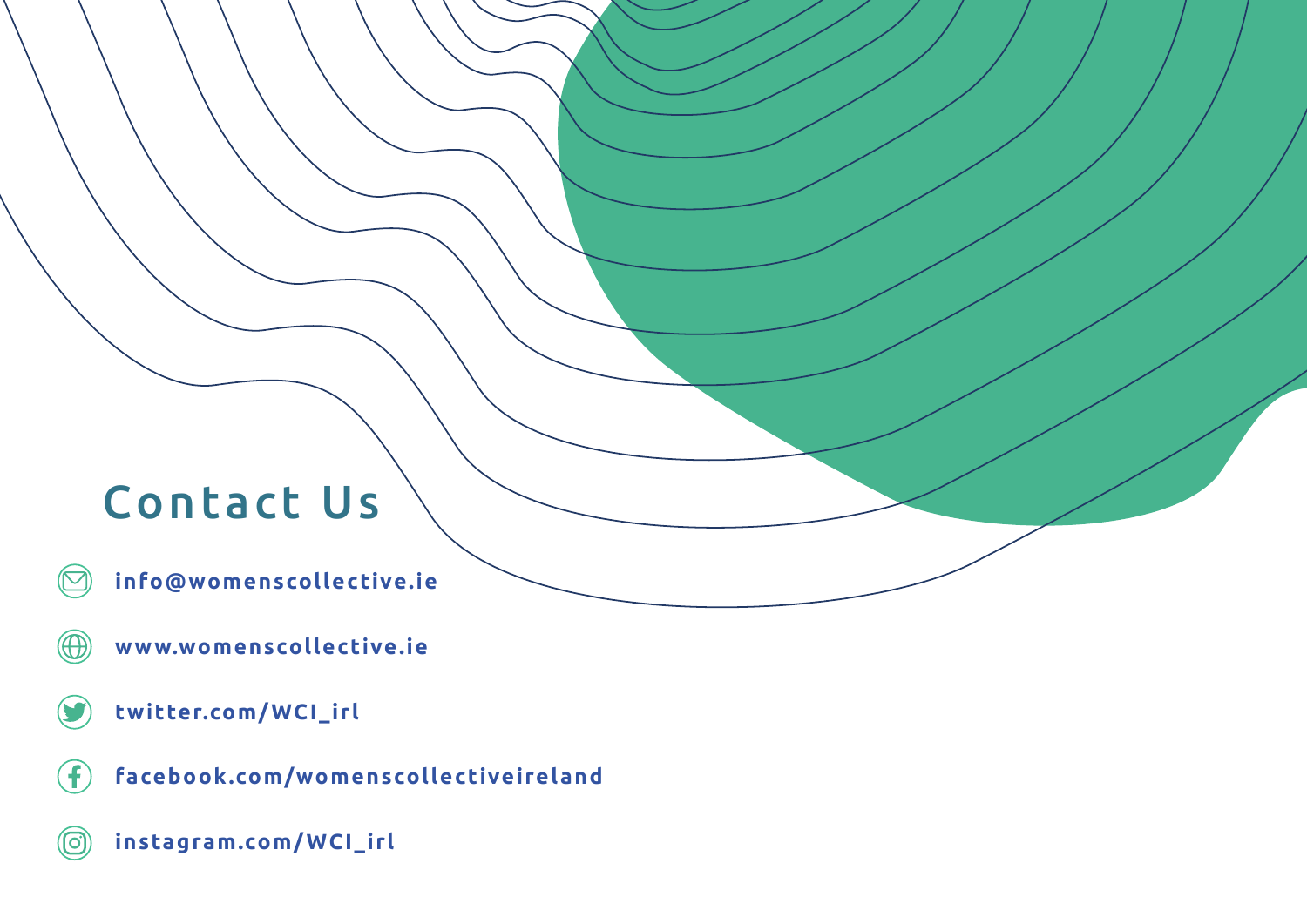# **Contents**

## **ACKNOWLEDGEMENTS** 4 **FOREWORD** by Chairwoman, Ann Fitzgerald **INTRODUCTION** by CEO, Miriam Holt **WHO WE ARE** Where We Are Our Guiding Values Our Strategic Goals 100 and 200 and 200 and 200 and 200 and 200 and 200 and 200 and 200 and 200 and 200 and 20 **THE CONTEXT FOR DEVELOPMENT OF THIS STRATEGIC PLAN** The gendered impact of COVID-19 POLITICAL **ECONOMIC**

| $\overline{4}$  | <b>SOCIAL</b>                                         | 13 |
|-----------------|-------------------------------------------------------|----|
| 5               | <b>TECHNOLOGICAL</b>                                  | 14 |
| 6               | <b>LEGAL AND LEGISLATIVE</b>                          | 14 |
| 8               | <b>ENVIRONMENTAL</b>                                  | 15 |
| 8               | THE ACTIONS WE WILL TAKE                              | 16 |
| 8               | <b>STRATEGIC GOAL 1</b>                               | 17 |
| 10              | STRATEGIC GOAL 2                                      | 19 |
| $\overline{11}$ | <b>STRATEGIC GOAL 3</b>                               | 22 |
| 11              | <b>STRATEGIC GOAL 4</b>                               | 24 |
| 12              | <b>IMPLEMENTING AND EVALUATING THE STRATEGIC PLAN</b> | 26 |
| 13.             | <b>FIND US HERE</b>                                   | 27 |
|                 |                                                       |    |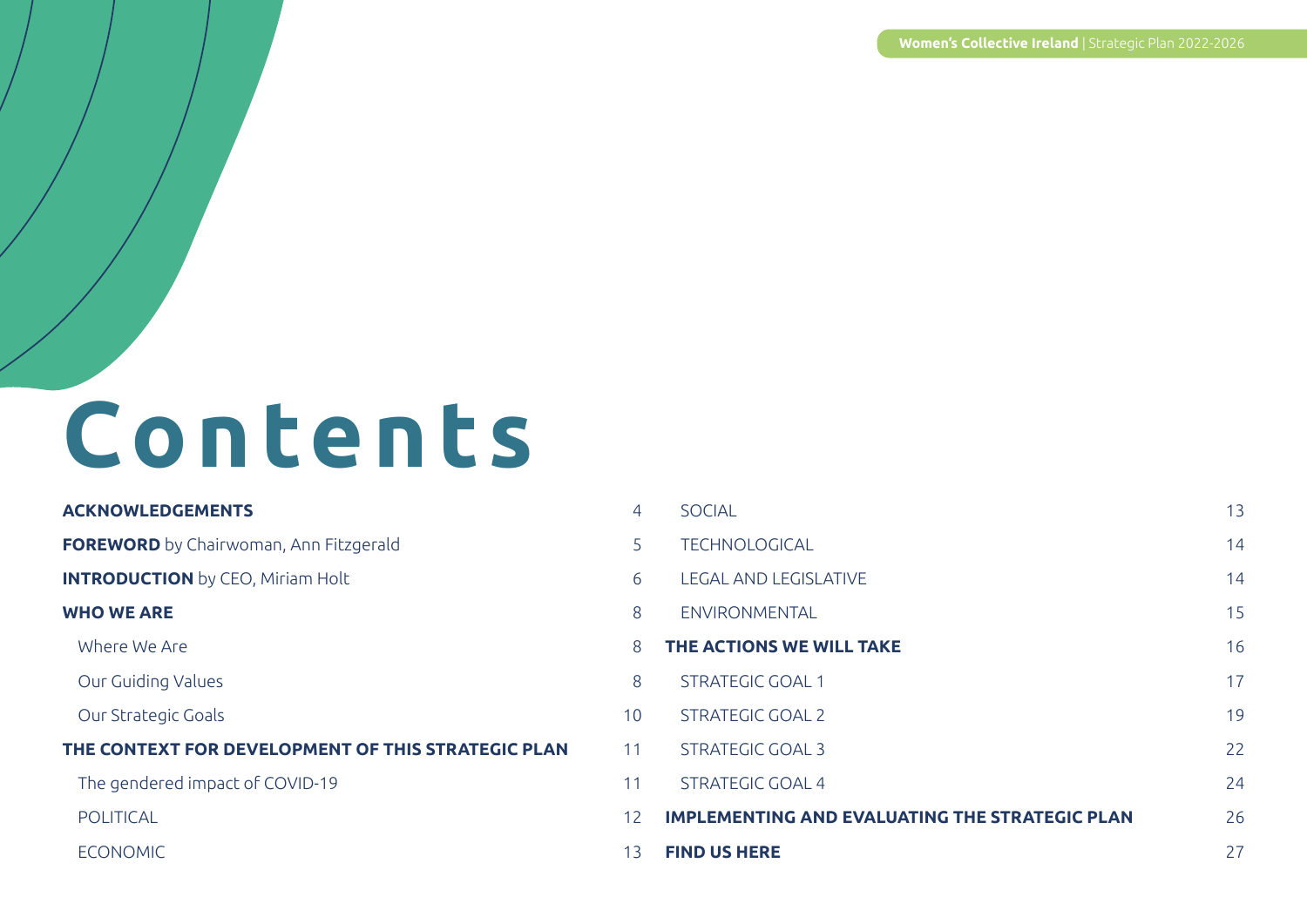

## ACKNOWLEDGEMENTS

We wish to sincerely thank and acknowledge the consultants, Kathleen O'Meara and Colette Kelleher, of O'Meara and Kelleher Associates, who worked with Women's Collective Ireland to develop this Strategic Plan. Their deep inquiry and research methods supported us to describe the essence of our work in our plan.

We also wish to thank the NCCWN board and Ailbhe Smyth, our Patron, our staff team, the Appreciative Inquiry group, the Reflection Group, Grassroots Gatherings and external stakeholders who gave their expertise and insights designing the Strategic Plan.

We would also like to acknowledge the support of our core funders, the Department of Children, Equality, Disability, Integration and Youth, which makes our work to advance grassroots women's equality possible.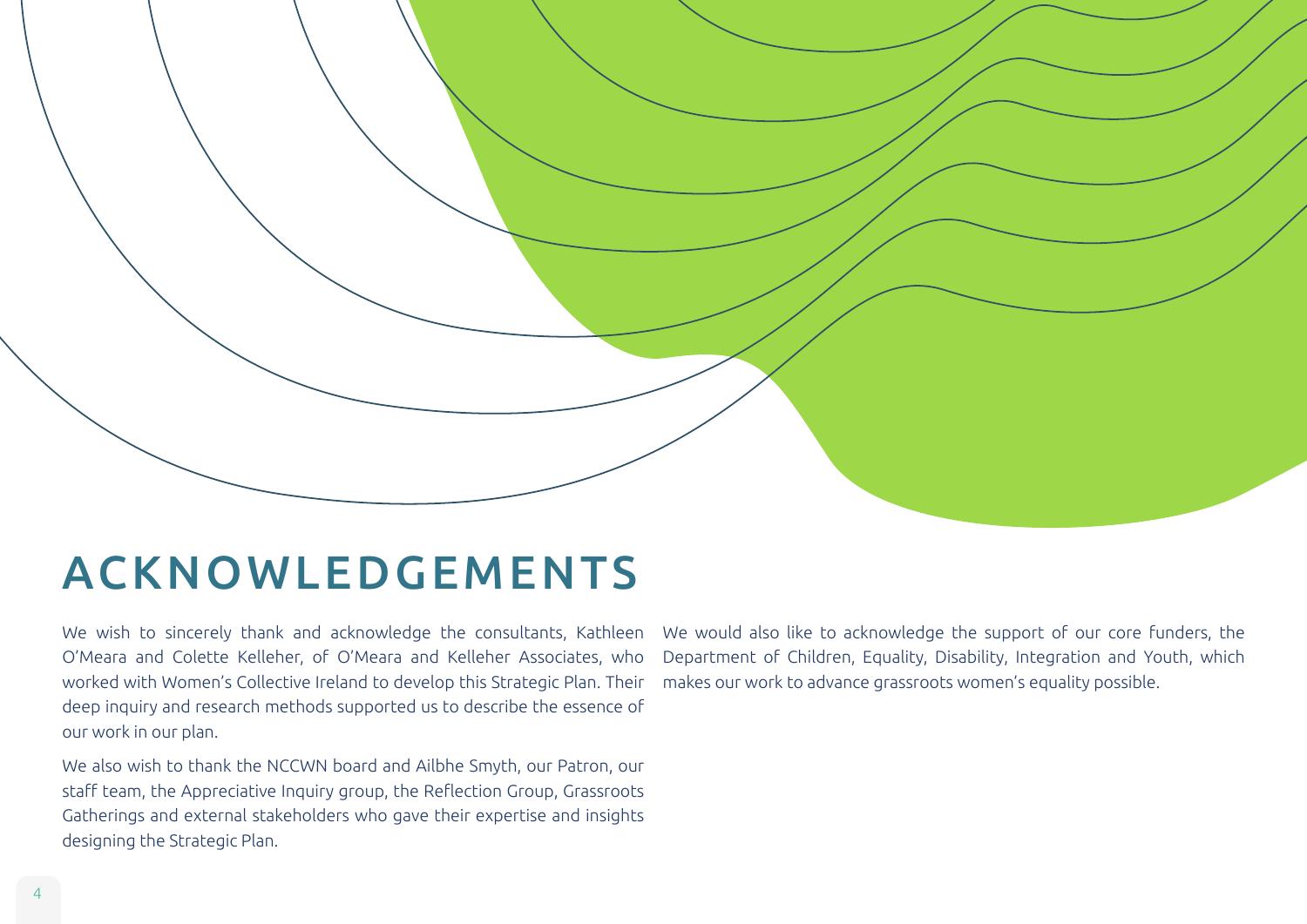## FOREWORD by Chair woman, Ann Fitzgerald

Welcome to our Strategic Plan 2022 - 2026. In writing this plan, we have taken time to reflect on our work, from the establishment of a national grassroots women's organisation to our continuing work supporting women's participation, equality and empowerment, particularly developing strategies to increase resilience, creativity and vital connections during the pandemic. We have listened carefully to our board members, staff, advisory groups, stakeholders, funders and the women we work with. We have also explored the local and national contexts. We incorporated your valuable contributions to our strategic plan, including renaming the organisation to reflect our work and vision. As we launch this Strategic Plan, I am delighted to also launch our new visual identity and name - Women's Collective Ireland.

Our common struggles are clearly laid out in this Strategic Plan, and our

strength and capacity to challenge these struggles were identified through in-depth research guided by Colette Kelleher and Kathleen O'Meara, of O'Meara and Kelleher Associates. The strategic goals we have developed reflect the collective priorities and aspirations of our national grassroots women's organisation.

During the lifetime of our last Strategic Plan 2016-2021, we have achieved the tasks we set out to do and have developed a reach of over 36,000 women across Ireland. Drawing on our past achievements, we will continue to challenge barriers to participation through our new Strategic Plan. Together we have come a long way and together we will continue to grow. This is only possible with your ongoing valuable contribution, input and voice, "our collective energy". With your continued support we will face new challenges and explore new and exciting possibilities as we go forward together. We do this in the knowledge that we have an important role to play in Irish society, amplifying grassroots women's voices.

The Board and Staff of Women's Collective Ireland envision that this Strategic Plan 2022– 2026 will provide a framework to inspire all of us for a common vision of 'An Ireland where women in all our diversity are flourishing'. As Chairperson of Women's Collective Ireland, I am committed to working with you all to fulfil the objectives of this Strategic Plan. We look forward to working with everyone who shares our mission of empowering women through community development and feminist approaches.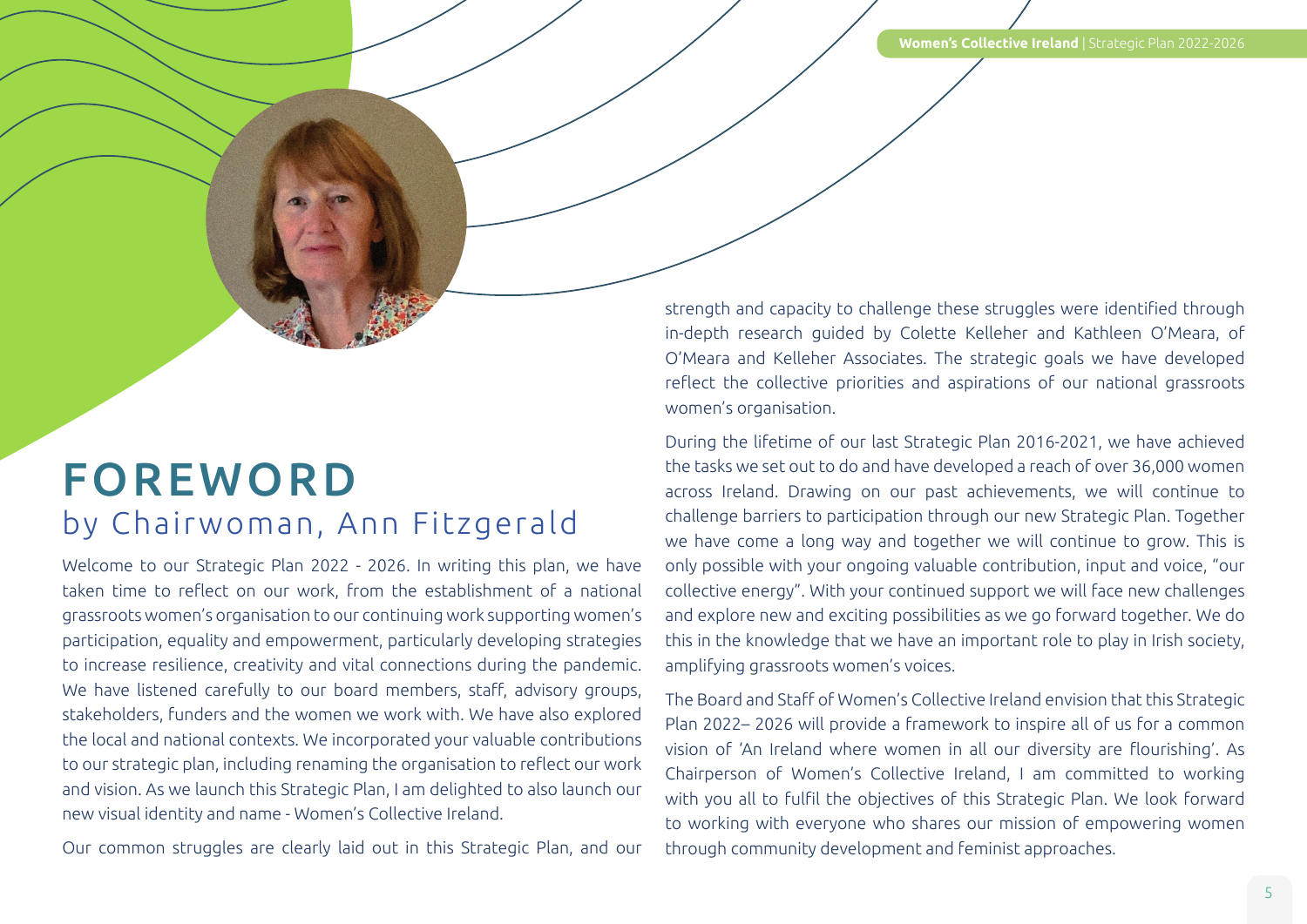

## INTRODUCTION by CEO, Miriam Holt

This Strategic Plan reiterates our feminist vision for an Ireland where women in all our diversity are supported to flourish. It outlines our commitment to continuing to build on our Women's Collective Ireland's culture of inspiring and being inspired by the women we work with. It provides a framework for how we will work collectively to advance grassroots women's equality.

Women's Collective Ireland was born from challenge and has always taken collective actions for collective outcomes. Our roots are in women's mobilisation and activism as, when threatened with dismantling of women's community development structures, 17 local Women's Community Development Projects collectively re-imagined and developed an alternative national structure to protect women's community development spaces. Today, we are proud to say that we are stronger than ever, and the transformations of our name and look reflects the growth that has happened within.

Our feminist, community development, anti-poverty and social inclusion approaches will continue to develop the way women's community work is done in Ireland. This Strategic Plan highlights the challenges and barriers for women experiencing disadvantage and outlines how we will work collectively to challenge inequalities and support grassroots women's voice and visibility.

Women's Collective Ireland recognises women's diverse needs and we will work to address these specific needs in the different communities we work and live in. Over the next five years, Women's Collective Ireland will take appropriate and effective action to improve grassroots women's participation in our communities and society.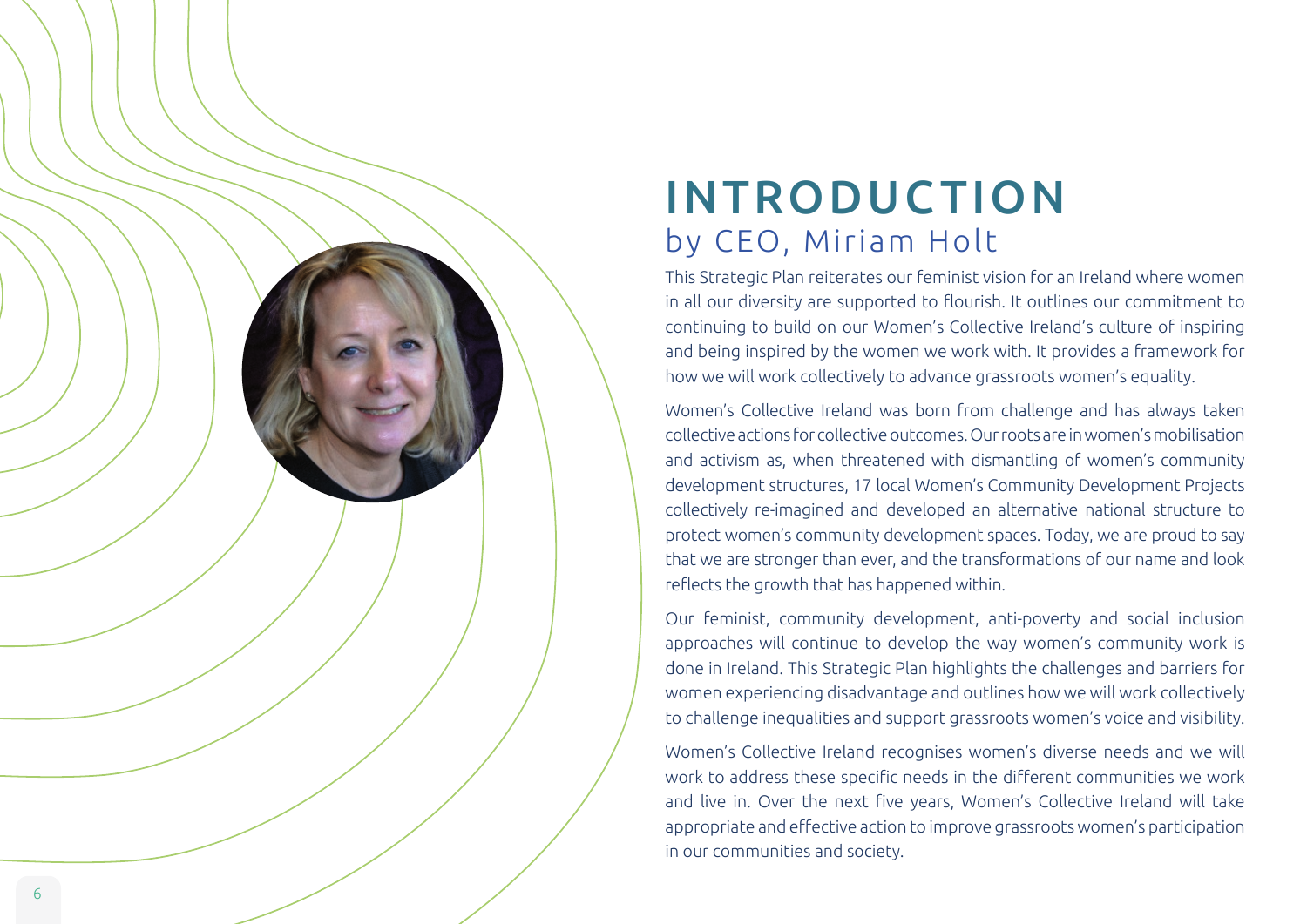**Women's Collective Ireland** | Strategic Plan 2022-2026

#### **Women's Collective Ireland commits to do this by:**

- **Consciousness raising** and **challenging** gender and class conditioning.  $\odot$
- Setting **clear targets** to analyse and **address** the distinct **needs** and  $\odot$ barriers to participation for grassroots women.
- Setting goals and putting actions in place to **tackle women's inequality**.
- Providing **spaces** for women's empowerment; **working collectively** to support women's voice and visibility.
- Using **Feminist Community Education** to make connections with grassroots women – from first steps to third level programmes. In these lifelong learning spaces, we will ask women to share their stories and voices and we will record and value their experiences.
- **Signposting** and providing women with appropriate and accessible  $\odot$ **information on services, supports, rights and entitlements.**

The actions outlined above are at the core of our daily work, at the heart of our collective mission. I look forward to working with you to realise our guiding values and strategic goals to support and advance grassroots women's equality. As a national collective, Women's Collective Ireland will work to create spaces for women to get together safely, be themselves, learn, share experiences, have their say and get involved.

AS CEO of Women's Collective Ireland, I welcome the leadership role working with you in such an exciting feminist organisation, that works FOR WOMEN, WITH WOMEN, is ROOTED in the community with COLLECTIVE spaces for women. Our work is grounded in the lives and experiences of the grassroots women we meet and work with.

**Women's Collective Ireland – Women Inspiring Women: Together we are stronger.** 

**"Ní neart go cur le chéile". "Μαζί είμαστε πιο δυνατοί". "Разом ми сильніші". "Insieme siamo più forti". "Вместе мы сильнее". "Juntos somos más fuertes". "Zajedno smo jači". "Birlikte daha güçlüyüz". "Ekume'eh edzi-ndzhet, efoh ekom". "Ensemble, nous sommes plus forts". "نحن ىوقا اعم"." Zusammen sind wir stärker". "Juntos somos más fortes".** "团结起来,我们更强大"**. "Razem jesteśmy silniejsi". "Tillsammans är vi starkare". "Együtt erősebbek vagyunk". "Together we are stronger".**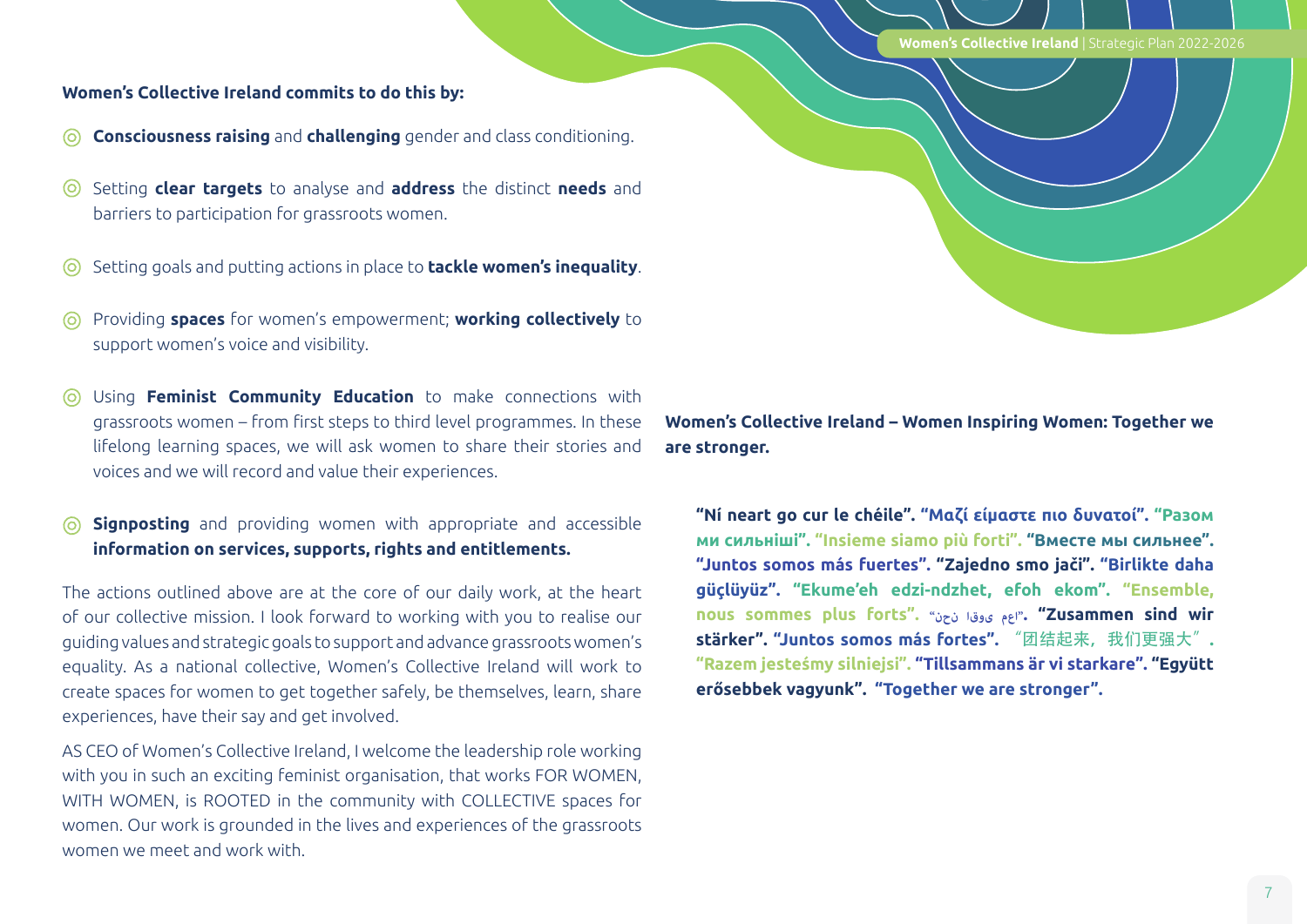## WHO WE ARE

Women's Collective Ireland is a national women's community development organisation advancing marginalised women's equality through women's community development. Women's Collective Ireland represents and works directly with women experiencing disadvantage, through our 17 Grassroots Women's Community Development Projects and National structures.

Women's Collective Ireland has a unitary legal structure, which requires particular governance and creates specific obligations nationally and locally.

### OUR VISION

An Ireland where **women** in all our **diversity are flourishing**.

## OUR MISSION

To support **grassroots women1** through collective and practical actions to achieve their **full human rights and true equality**.

## OUR WORK

Women's Collective Ireland supports grassroots women through women's **community development** locally and nationally.

Women's Collective Ireland's work **on the ground** is central and fundamental. It shapes all our collective actions. The national work derives from and advances the work of our community development projects supporting grassroots women's empowerment.

**Women's Collective Ireland work directly with women on the ground from disadvantaged communities, to build women's confidence and self-esteem through Feminist Community Education.**

The Women's Collective **17 local Projects** are best placed to identify and respond to the specific needs of grassroots women in their communities and each of them have developed a unique programme of work with women.

Our work **continues to evolve** in response to the needs identified by grassroots women.

We work to make real connections in order to ensure **voice and visibility** of grassroots women.

**To us, GRASSROOTS WOMEN is a term used for women living in often working-class, marginalised, rural and urban communities, who experience exclusion for whatever reasons including economic, cultural, social and political exclusion.**

*<sup>1.</sup> With thanks and acknowledgements to Gabriélli do Livramento Gonçalves, Brenda Caroline Geraldo Castro, José Baltazar, Salgueirinho Osório de Andrade Guerra (2019).*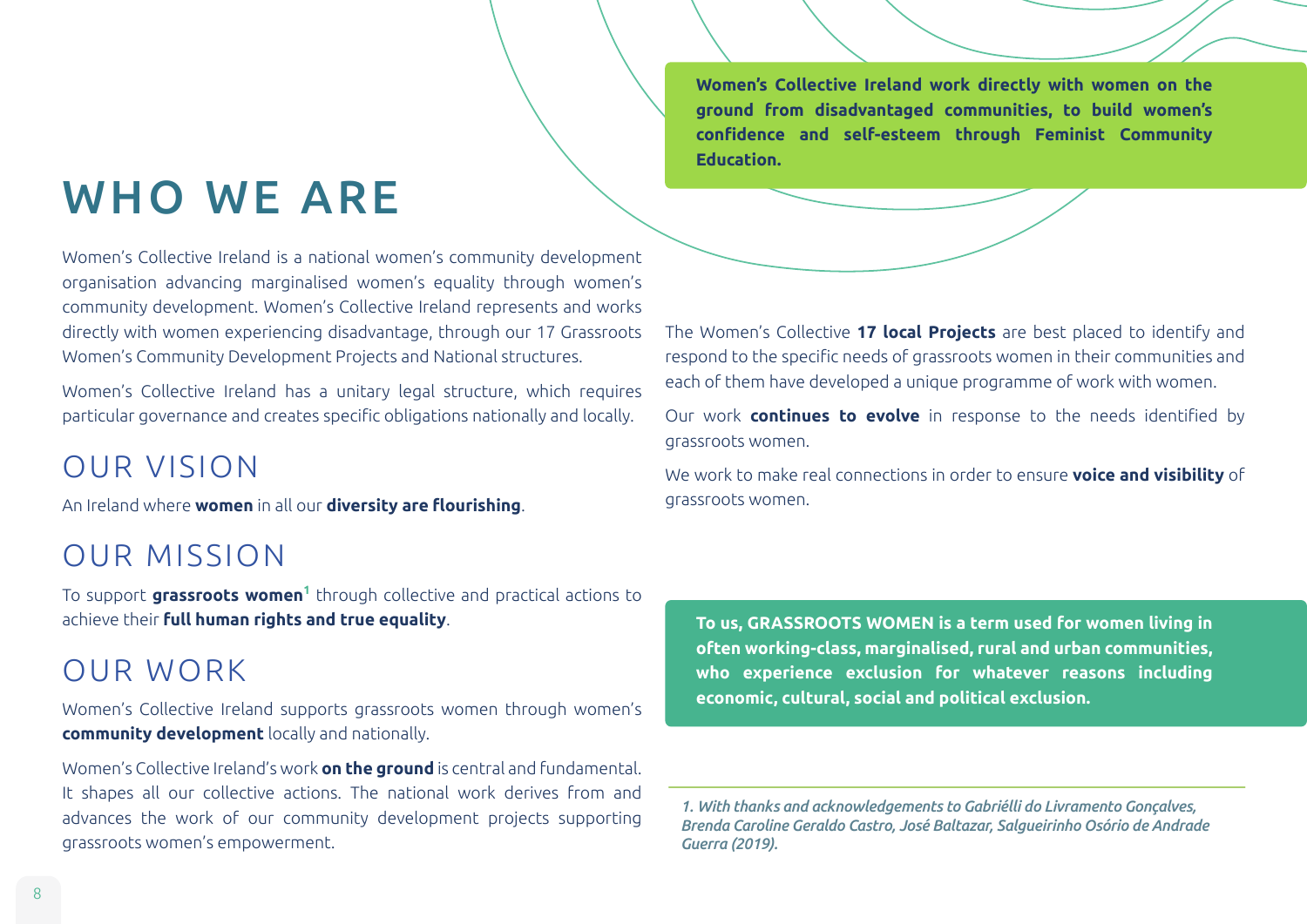## WHERE WE ARE



## OUR GUIDING VALUES

Our values guide our work. When we speak or act, we are:

#### WELCOMING

We actively reach out to, include and develop relationships with the diverse women in our communities.

#### FOR WOMEN

We are feminist in our thinking and in our actions.

#### WITH WOMEN

We seek to be supportive of and are energised by the women we meet and work with.

#### COLLECTIVE

We create spaces for women to get together safely, be themselves, learn, share experiences, have their say and get involved.

#### ROOTED

Our words and deeds are grounded in the lives and experiences of the grassroots women we meet and work with.

#### ABOUT CHANGING THE WORLD

We actively listen and hear women's voices supporting transformation. We speak out about the barriers to women's equality and participation, and campaign for positive change.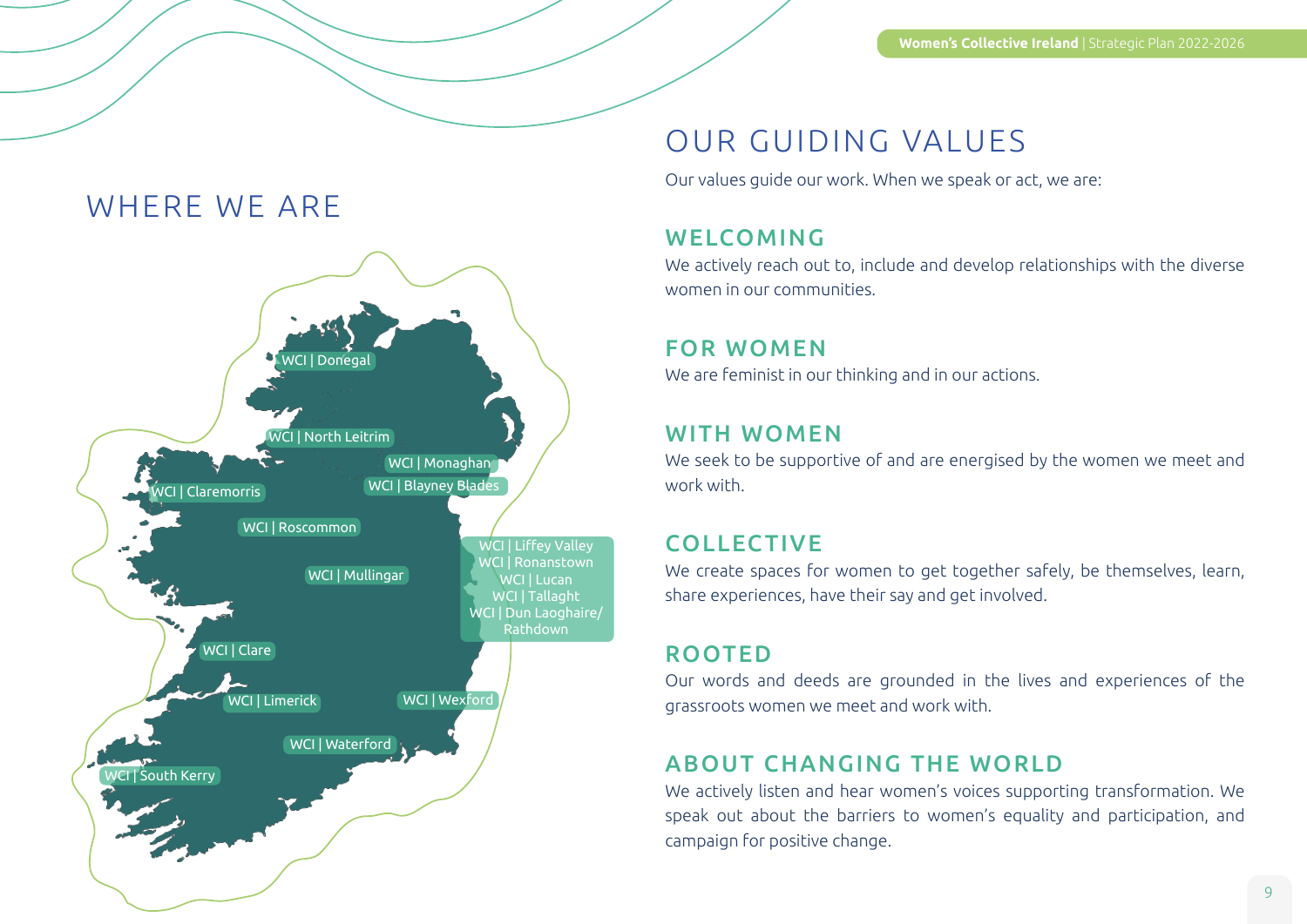## OUR STRATEGIC GOALS



Strategic Goal 1

**Reaching out** and **engaging** women.



## Strategic Goal 2

**Supporting** women's empowerment and participation through feminist **community development.**



Strategic Goal 3

**Voicing the issues** affecting grassroots women and **increasing visibility.** 



## Strategic Goal 4

Achieving **sustainability:** growing and developing as an organisation.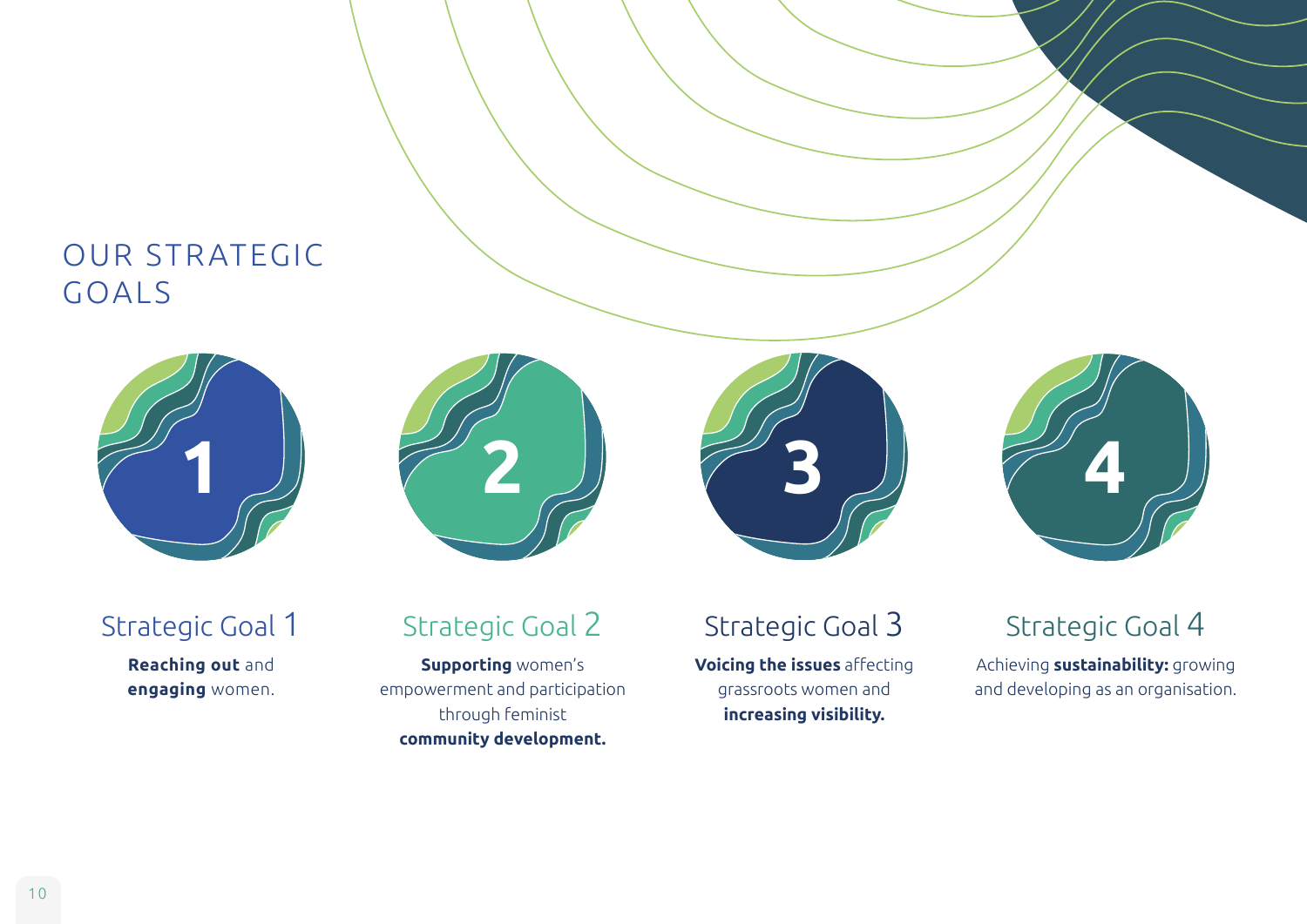## THE CONTEXT FOR DEVELOPMENT OF THIS STRATEGIC PLAN

#### **"The continuous uncertainty and lack of income has hugely affected me, having to depend on others for my daily needs."<sup>2</sup>**

This analysis looks at the political, economic, social, technological, legal and environmental issues which are shaping the landscape for the grassroots women whom Women's Collective Ireland supports and empowers. These issues also impact the work done by Women's Collective Ireland and frame the new Strategic Plan 2022-2026.

Since work on this Strategic Plan started, Russia invaded Ukraine on the 24 February 2022. The largest military assault on a European state since World War II. The invasion has caused the largest refugee crisis in Europe forcing millions of women and children to flee, many of which will be coming to Ireland. Swift action is required to provide housing and essential social and psychological support to victims of war.

Women's Collective Ireland are well placed in our communities to offer practical support and offer an open welcome to these women and children in our women's projects and crèches. We will endeavour to include this vital support to Ukrainian families new to our communities in our implementation plans.

## The gendered impact of COVID-19

The journey to develop Women's Collective Ireland's Strategic Plan 2022-2026 was undertaken during the COVID-19 pandemic. The impact of the pandemic and the measures taken to manage it, are widely acknowledged to have had a **far greater and negative impact on women across the world** and have certainly increased gender inequalities in Ireland.

That impact continues and is likely to have consequences not yet revealed and which will only emerge with time. What we do know, however, is that women have carried a disproportionate burden of care, have endured a much higher level of gender-based violence, particularly in the home, have lost more employment opportunities and have been under-represented where key decisions were made, during the pandemic.

Work and research carried out by Women's Collective Ireland itself through a nation-wide survey **"NCCWN National Impact Survey - Women During COVID-19"**, to gauge the impact of COVID-19 on women in Ireland, highlights the mental health impact of the burden of care carried by women. As one woman said, *"My anxiety has increased, feeling pressure about money, job, feeling lonely and not socialising"*.

These impacts have been and are more severely felt by grassroots women in communities which were already dealing with layers of inequality and exclusion. For Women's Collective Ireland, **these impacts form part of the context for the implementation of key actions arising from this Strategic Plan.**

*2. NCCWN National Impact Survey – Women During COVID-19.*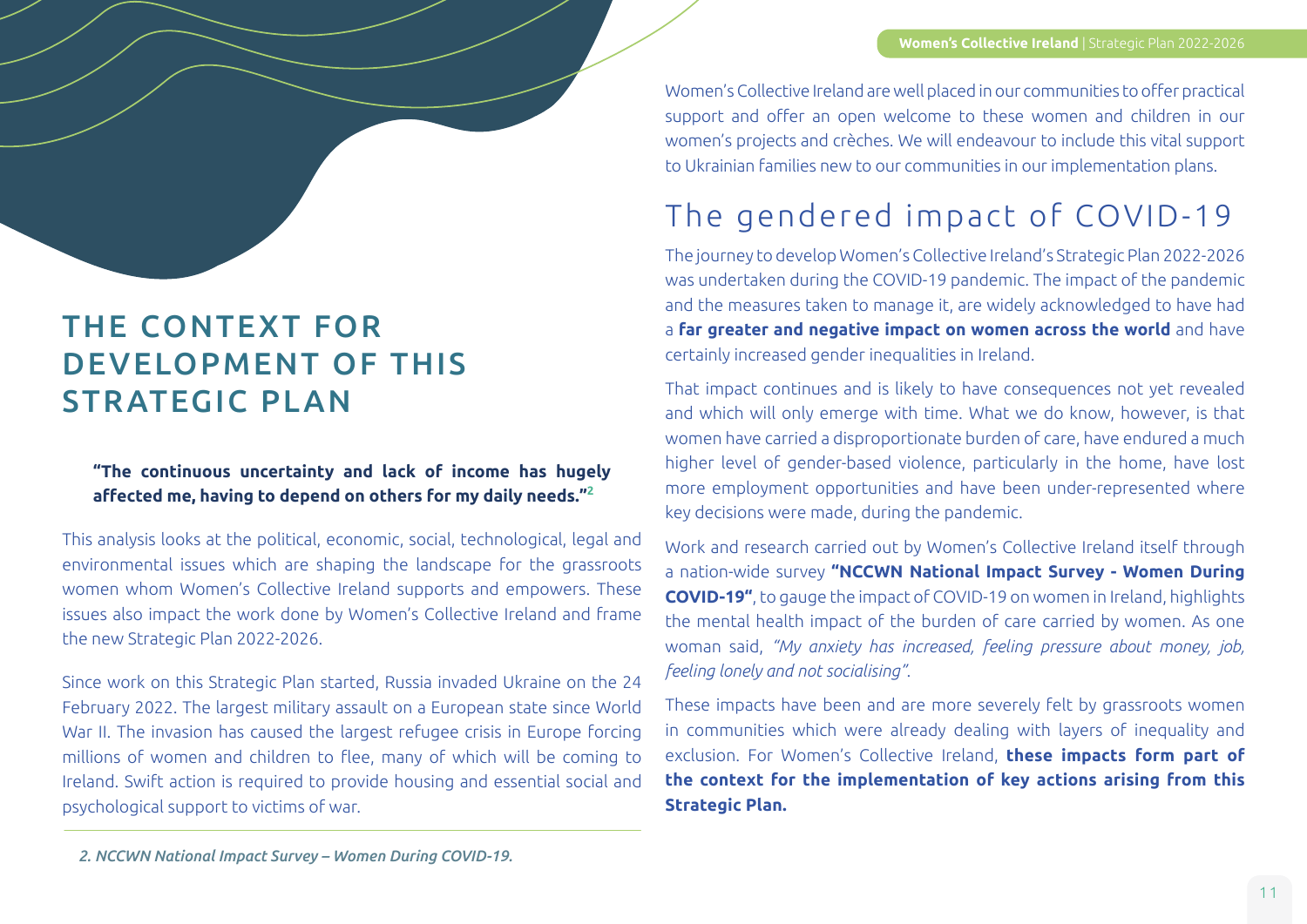#### POLITIC AL

Women are still vastly underrepresented in political decision-making.**<sup>3</sup>** The report of the Citizens' Assembly on Gender Equality**<sup>4</sup>** has called for significant changes, including an explicit constitutional commitment, to address gender inequality. The deletion of Article 41.2**<sup>5</sup>** (women in the home), the amendment of Article 41 and the insertion of an article to refer explicitly to equality and non-discrimination is a potential game changer.

The same report makes other significant recommendations on quotas for elections, childcare, gender-based violence, pay and social protection, on technology and the media and on the appointment of a dedicated Minister for Gender Equality.

In October 2020, the new Government created a new Department (Department of Children, Equality, Disability, Integration and Youth (DCEDIY) which includes but is not led by the equality function, transferred from the Department of Justice and Equality. It has gathered the functions of children, disability, equality, diversity, integration and youth together into one new Department. The equality function risks being overshadowed by the wide range of responsibilities carried by the new department, and hence the gender issues of concern to grassroots women may not get the attention they need and deserve.

The development of a new National Strategy for Women and Girls**<sup>6</sup>** is an opportunity for Women's Collective Ireland to ensure that the voices of grassroots women are represented in the new strategy.

The direction and inadequate extent of public spending on housing, healthcare and childcare are critical issues for the grassroots women supported and represented by Women's Collective Ireland. While fiscal austerity isn't being applied now the way it had been after the 2008 financial crisis, measures to "balance the books" to manage high pandemic-era spending cannot be ruled out and, in our experience, would hit grassroots women harder, exacerbating already deep inequality at every level.

The global rise of right-wing movements threatens feminist achievements. Women's Collective Ireland, with its allies, will have to be mindful of the implications of this global trend.

*5. Constitution of Ireland.*

*6. National Strategy for Women and Girls 2017-2020.*

*<sup>3.</sup> Gender Equality Index, Ireland 2021, European Institute for Gender Equality.*

*<sup>4.</sup> Report of the Citizens' Assembly on Gender Equality, June 2021.*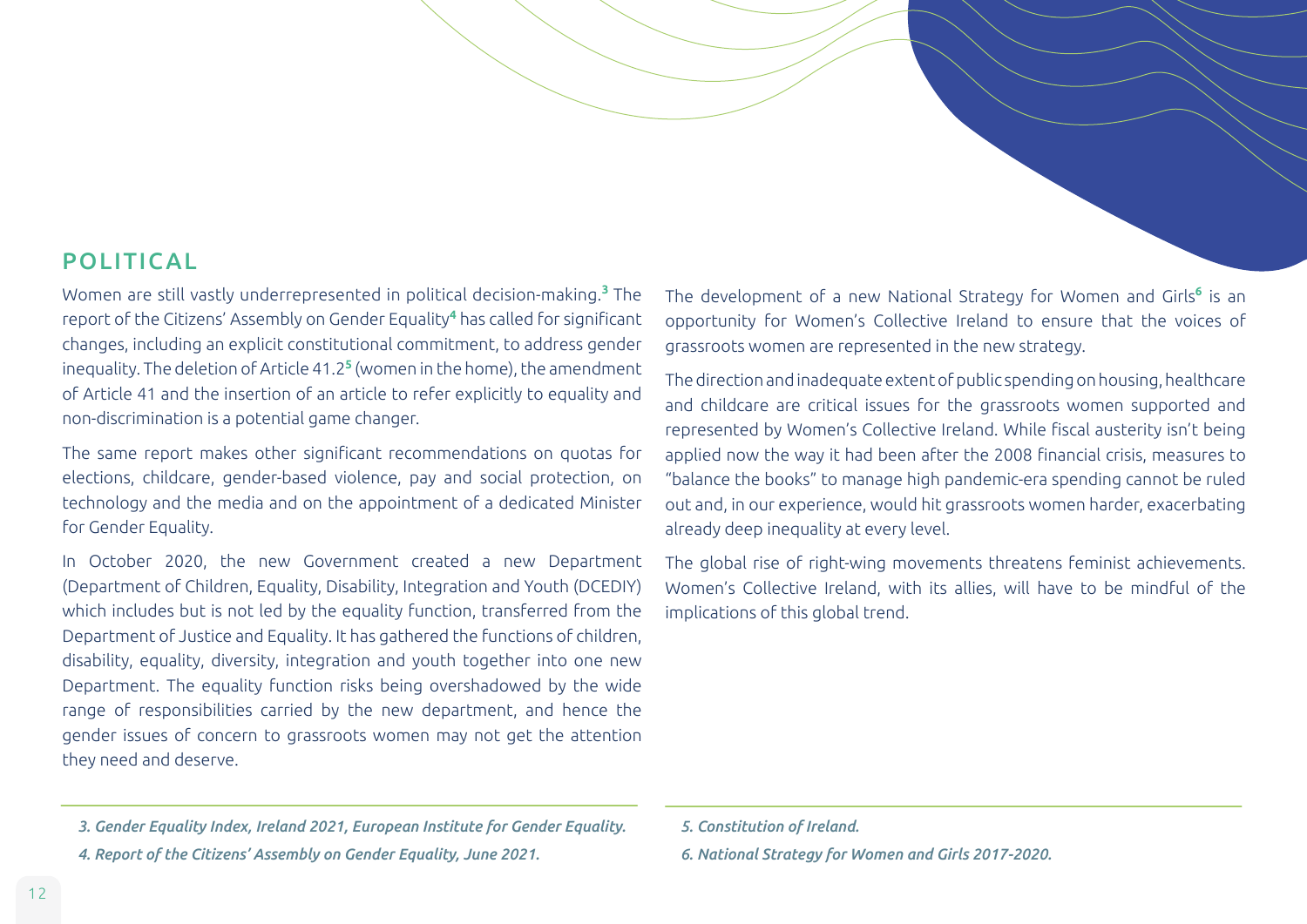#### ECONOMIC

The economic impact of the pandemic has hit women hardest, resulting in a "she-cession"**<sup>7</sup>** with women's jobs and incomes disproportionately affected, with no guarantee of a return to pre-pandemic levels once the crisis has passed.

Recovery from the impact of the pandemic is the key economic issue facing the country, and the emergence of inflation is an immediate challenge facing those on low incomes and relying on state supports.

Balancing climate justice with social justice is the only equitable way forward in addressing climate change. The economic impact of climate change, and specifically its impact on women, needs to be addressed before and in tandem with solutions to climate chaos which is looming. Poverty alleviation, social and political representation, and respect of women's human rights should be prioritised.

It is worth remembering that while the management of wealth falls mainly to men, the burden of managing poverty is usually carried by women. This trend should be challenged.

#### SOCIAL

The social impact of the pandemic is also gendered and has exacerbated existing inequalities. Apart from the economic impact on women's jobs and incomes, there is a crisis facing childcare, and the pensions inequality issue has not been resolved. Even before the pandemic, homelessness had become increasingly feminised, due to the rising numbers in family homelessness, the majority of which are lone-parent, female-headed households.

The move to work from home has been one of the most outstanding social changes to come from the pandemic, but it has been a double-edged sword: women have carried the greater burden of home care and home schooling, while for many women working in retail, care and front-line roles, it has not been an option and has exposed them to a greater risk from the virus.

This is all taking place against the background of increased health inequalities, manifested in growing waiting lists, inequality of access and the Covid impact on early diagnosis, with the greater impact on those relying solely on public health care delivery.

For Women's Collective Ireland, this means ensuring that the voices of women in communities most impacted, are heard where policy decisions are being taken, through the actions arising from this Strategic Plan.

 *<sup>7.</sup> Rethink Ireland "The Impact of Covid 19 on Women's Economic Mobility", August 2021.*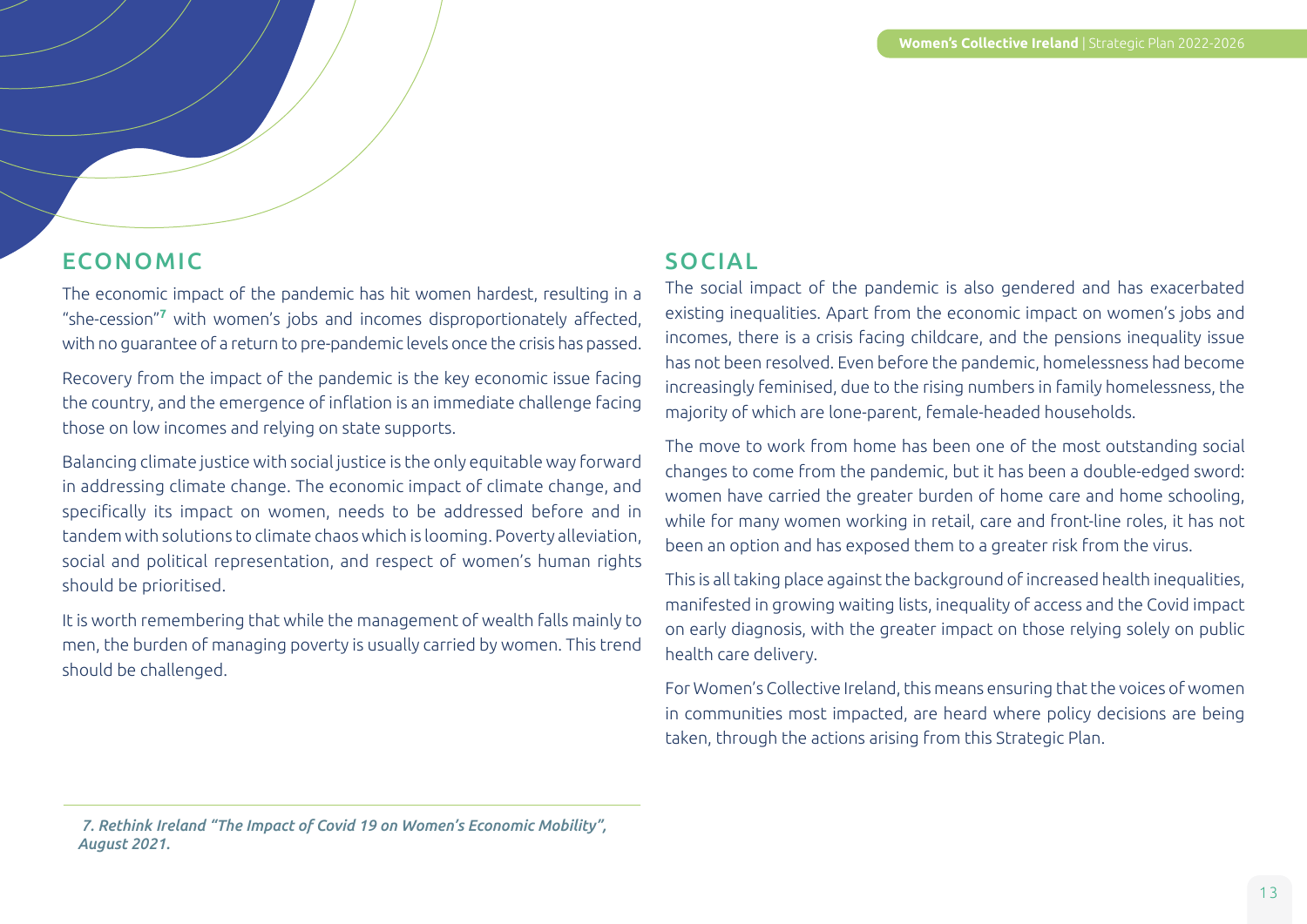#### **TECHNOLOGICAL**

Access to broadband technology has become an essential part of life, a need exacerbated by COVID-19 lockdowns and the move to work from home. This increased reliance on, and use of digital technologies has exacerbated the digital divide, and for rural and poor women reduced access to broadband and internet is a barrier to full participation and engagement. For rural and poor women and single mothers, access to and literacy in technology is the major difference between having easy access to community and essential services or not as banks close branches and life moving online during the pandemic.

Without regulation, social media has become a source of online abuse and threat to women and girls. Women participating in political life are disproportionately targets for considerable online abuse, which discourages women to go forward for election, and will need greater protection than currently afforded.

Internet and technology-facilitated gender-based violence manifests in many forms as in the real world - cyberstalking and doxing, revenge porn and trolling are examples of such violence. Currently there are no comprehensive policies or laws to protect women experiencing such violence.

Social media is also the battleground of culture wars and is being used by right wing groups to attack and undermine gains made by the feminist movement of recent decades. It is a movement which must be countered and resisted by members of Women's Collective Ireland, working closely with allies.

#### LEGAL AND LEGISLATIVE

The review of the 2018 legislation providing for legal access to abortion is promised but awaited. Two issues have arisen: lack of access to abortion services provided by GPs in many parts of the country, and linked to it, the absence of Safe Access Zones to prevent intimidation of women using the service. Equal access to reproductive healthcare is an essential issue for the grassroots women engaged in Women's Collective Ireland's programmes.

The need for reform of pension provision legislation to eliminate discrimination and inequality for women, especially older women, and to protect them against poverty, is a live but yet unresolved issue and requires ongoing campaigning by Women's Collective Ireland and its allies.

Ireland's gender pay gap still stands at an average of 14 percent according to data available for 2019**<sup>8</sup>** (in 2014 the average gender pay gap was 13.9 percent), depending on the industry. Further legal and social action needs to be taken to stop this trend**9** and eliminate the financial inequality between women and men.

Article 41.2 of the Constitution contains gender-specific language referring to care within the home and community and should be replaced with genderneutral language.

The implementation of the legislative recommendations made by the Citizens' Assembly on Gender Equality in legislation should be prioritised, and strategies, such as National Strategy for Women and Girls, should have specific actions on monitoring the effectiveness of legislation in combating discrimination and promoting equality.

*<sup>8.</sup> https://www.cipd.ie/news-resources/practical-guidance/employment-law/ factsheets/gender-pay-gap-information-act-2021#gref*

*<sup>9.</sup> https://www.cso.ie/en/releasesandpublications/ep/p-wamii/womenandmeninireland2016/socialcohesionandlifestyles/*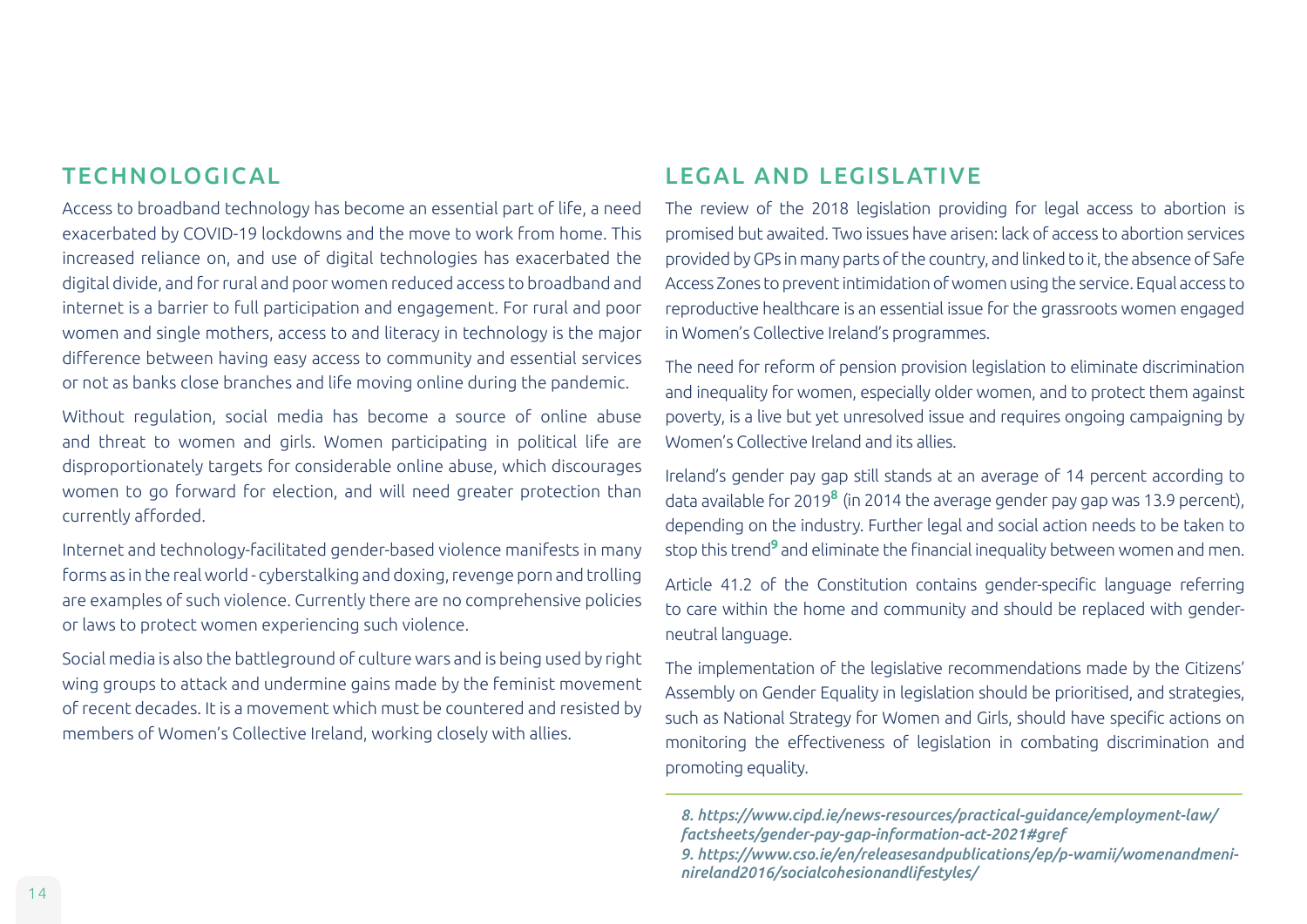**Women's Collective Ireland** | Strategic Plan 2022-2026

#### ENVIRONMENTAL

Humanity is facing a crisis arising from climate change and global warming, and the impact of climate change is already a daily reality for millions of people around the world**<sup>10</sup>**, impacting the poorest and most marginalised women and girls resulting in displacement and increased poverty.

Climate justice in not the inevitable outcome of the need to contain climate change, or a just transition; as women are most impacted, they hold the firsthand knowledge of the compounded effects of poverty and climate change.

Locally, the costs of mitigating climate change, such as home insulation and the move to electric cars are high and out of reach of many households, especially those on low incomes and suffering fuel poverty. Drastic action is required in the improvement of public transportation – both for slowing down the decline of the environment as well as in helping rural women out of isolation and to access essential services, such as banking, and community.

 *10. Action Aid, November 2019.*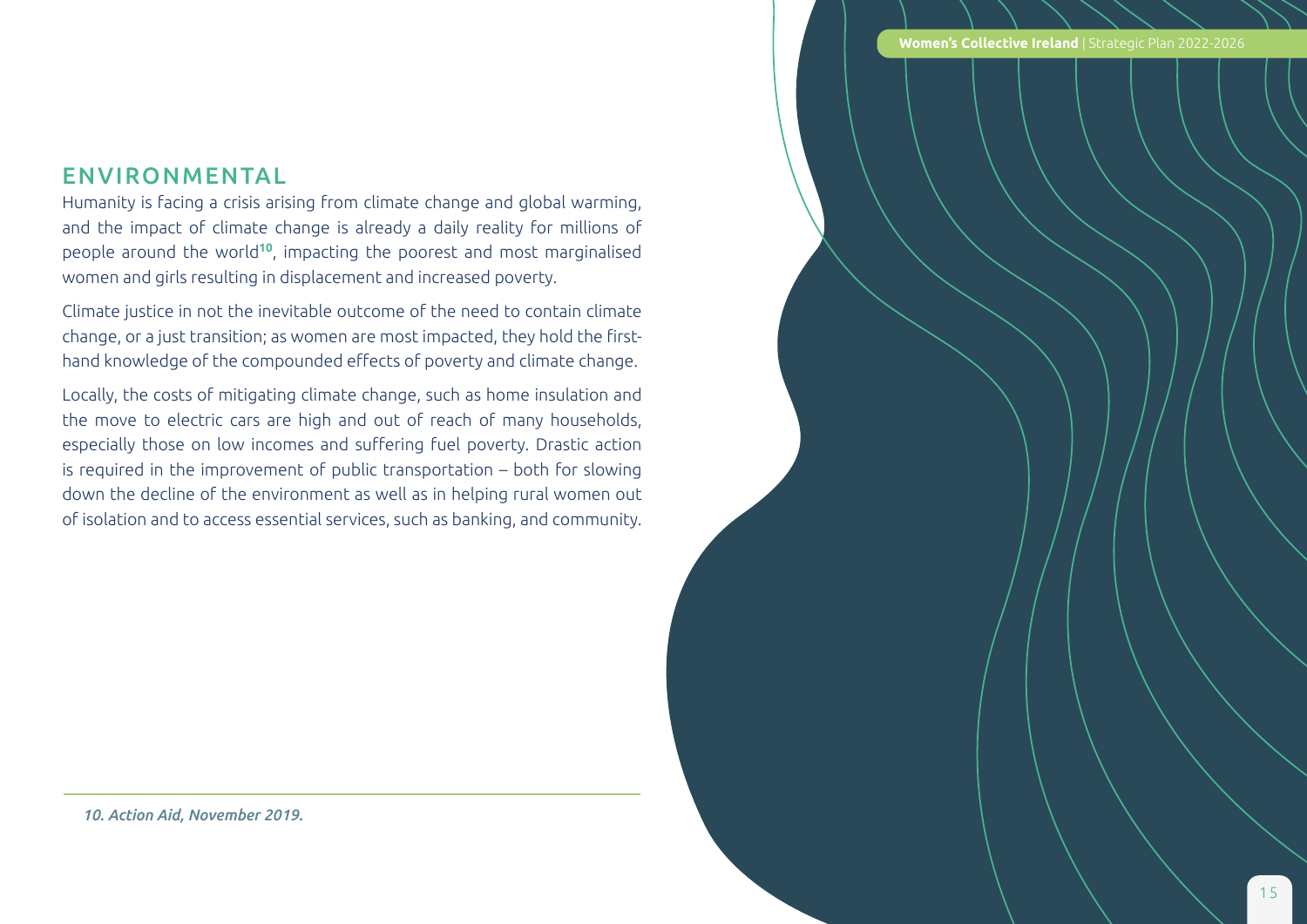## THE ACTIONS WE WILL TAKE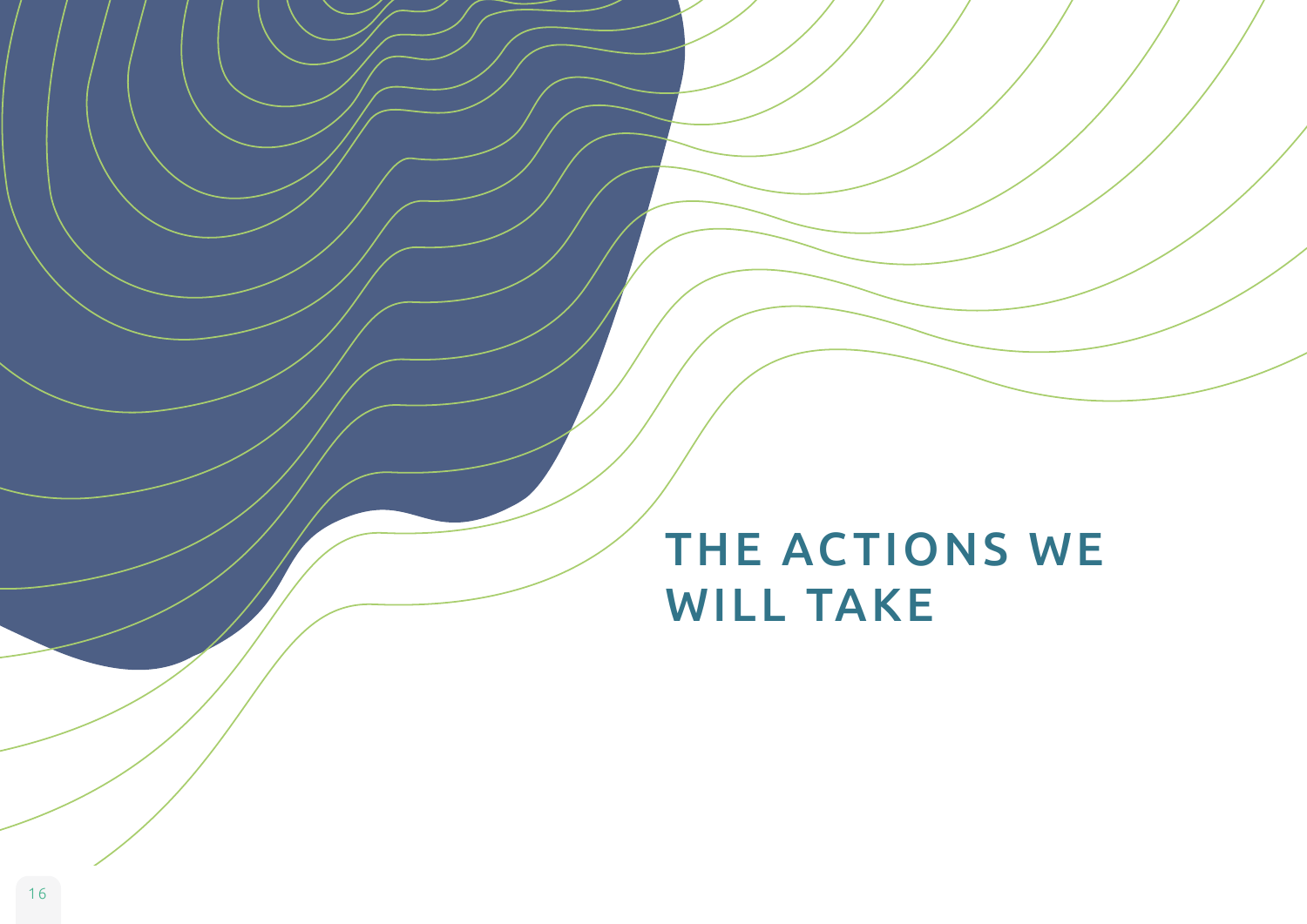

## **STR ATEGIC GOAL 1:**

Reaching out to and engaging women

The Areas for Action identified under this Strategic Goal are:

#### 1.1 Making connections with marginalised and isolated women

#### **OUTCOME**

Through active outreach Women's Collective Ireland will have continued to strengthen our reach of marginalised and isolated women in communities across Ireland in the current climate and post COVID-19.

#### **MEASURES**

1.1.1 Number of predevelopment activities run across the Projects.

1.1.2 Monitor the work with women we are reaching Project by Project. Record numbers of engagement and produce qualitative examples.

1.1.3 Good outreach practice models developed and shared by Women's Collective Ireland Projects.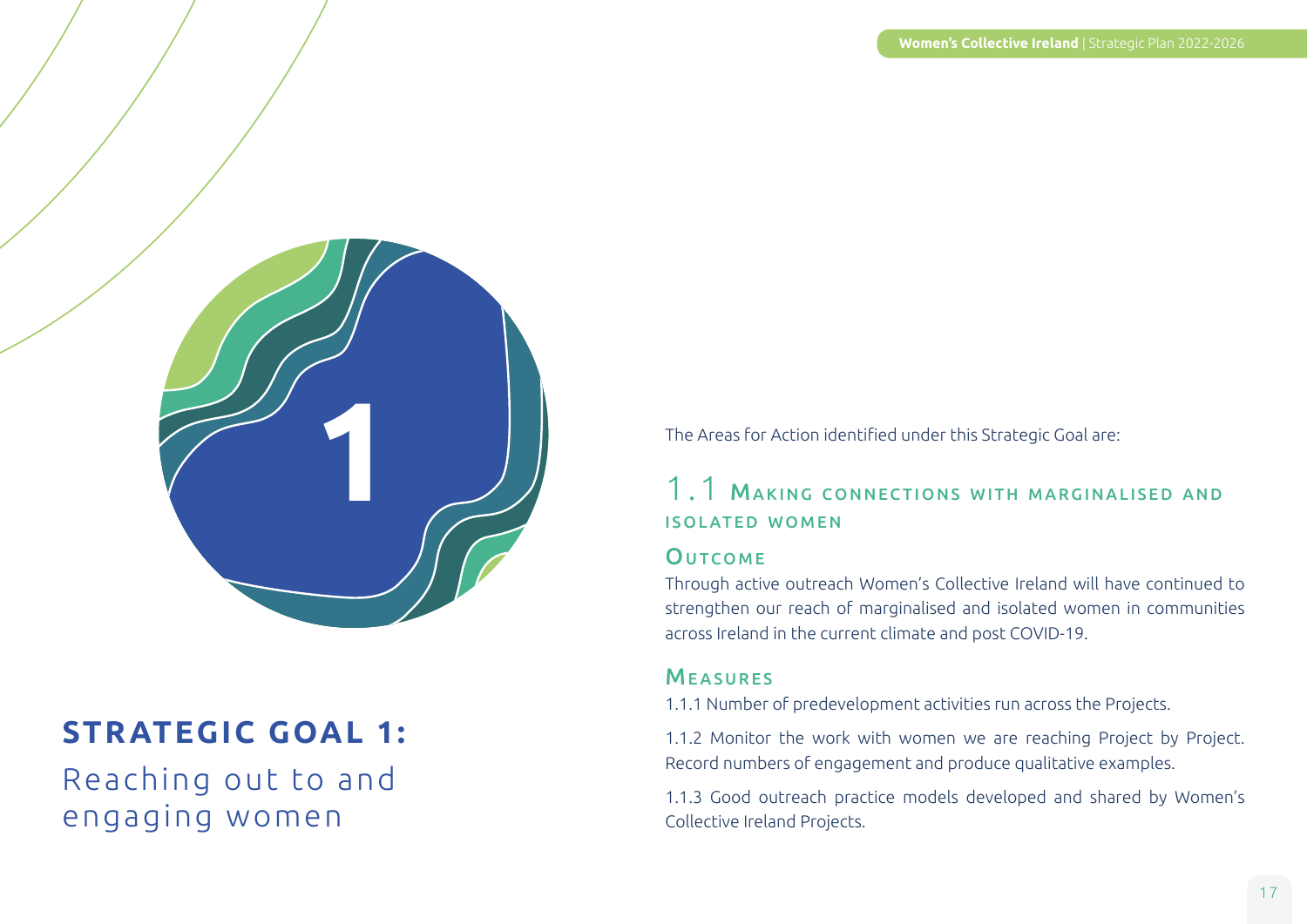### 1.2 SUPPORT WOMEN IN THEIR LOCAL COMMUNITIES to address barriers to participation

#### **OUTCOME**

Women we work with will be supported to name and address barriers to their participation in community life.

#### **MEASURES**

1.2.1 Women's Collective Ireland Projects to carry out local needs' analysis and document findings.

1.2.2 Produce qualitative and quantitative monitoring and reporting – number of supports, case studies, etc.

1.2.3 Provide supports/community education/training to empower women to address barriers to participation.

### 1.3 SUPPORTING WOMEN'S ACCESS TO RESOURCES and information

#### **OUTCOME**

Women's Collective Ireland will have actively promoted and disseminated locally, information to women who would then have a greater awareness of the options and choices available to them.

#### Measures

1.3.1 Monitor and record supports provided by Women's Collective Ireland Projects.

1.3.2 Monitor and record number of referrals made and received.

1.3.3 Monitor and record number of drop-ins and welcoming activities in Projects.

1.3.4 Signpost women to relevant resources and information, and record number of engagements.

#### 1.4 Ensuring Women's Collective Ireland retains and develops our relevance, visibility and presence

#### **OUTCOME**

Women's Collective Ireland will provide non-judgemental women's spaces for making connections through drop in settings, one to one setting, door to door and in small group work.

#### **MEASURES**

1.4.1 Set targets for the women we want to reach and monitor and record.

1.4.2 Capture and identify what works when engaging different groups of grassroots women.

1.4.3 Develop and pilot innovative activities to connect with and broaden outreach to women (e.g., Case Studies).

1.4.4 Raise awareness locally by marking key dates and engaging women in relevant local campaigns and events.

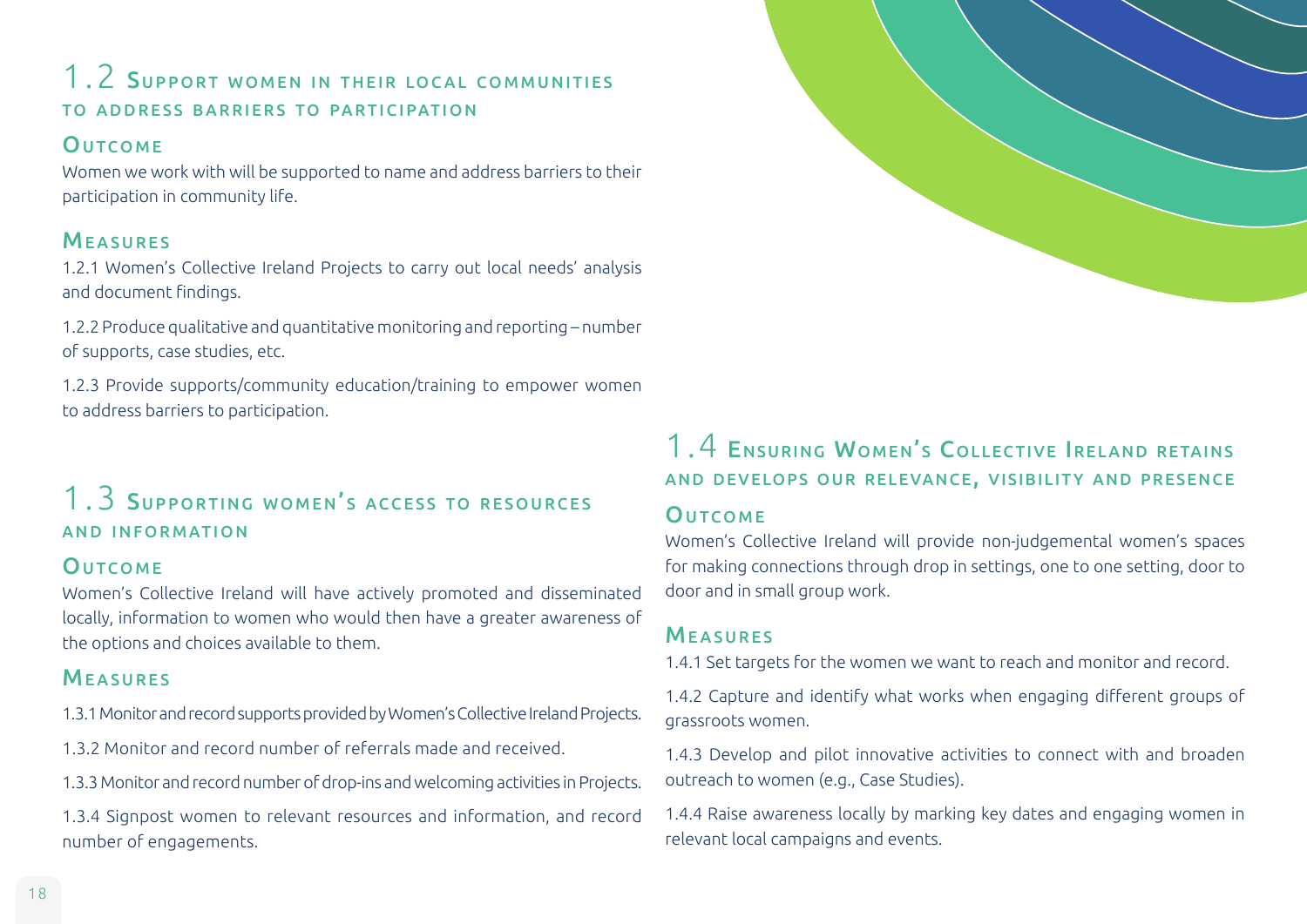

## **STRATEGIC GOAL 2:**

Supporting women's empowerment and participation through feminist community development

The Areas for Action identified under this Strategic Goal are:

#### 2.1. SUPPORTING GRASSROOTS WOMEN'S EMPOWERment through the provision of feminist communit y education and training

#### **OUTCOME**

Women's Collective Ireland will have supported participation of grassroots women in quality feminist community education, training and progression.

#### **MEASURES**

2.1.1 Record number of community training and education programmes provided.

2.1.2 Record numbers of women participating in accredited and nonaccredited programmes.

2.1.3 Record qualitative information on impacts of women's participation i.e. women's stories.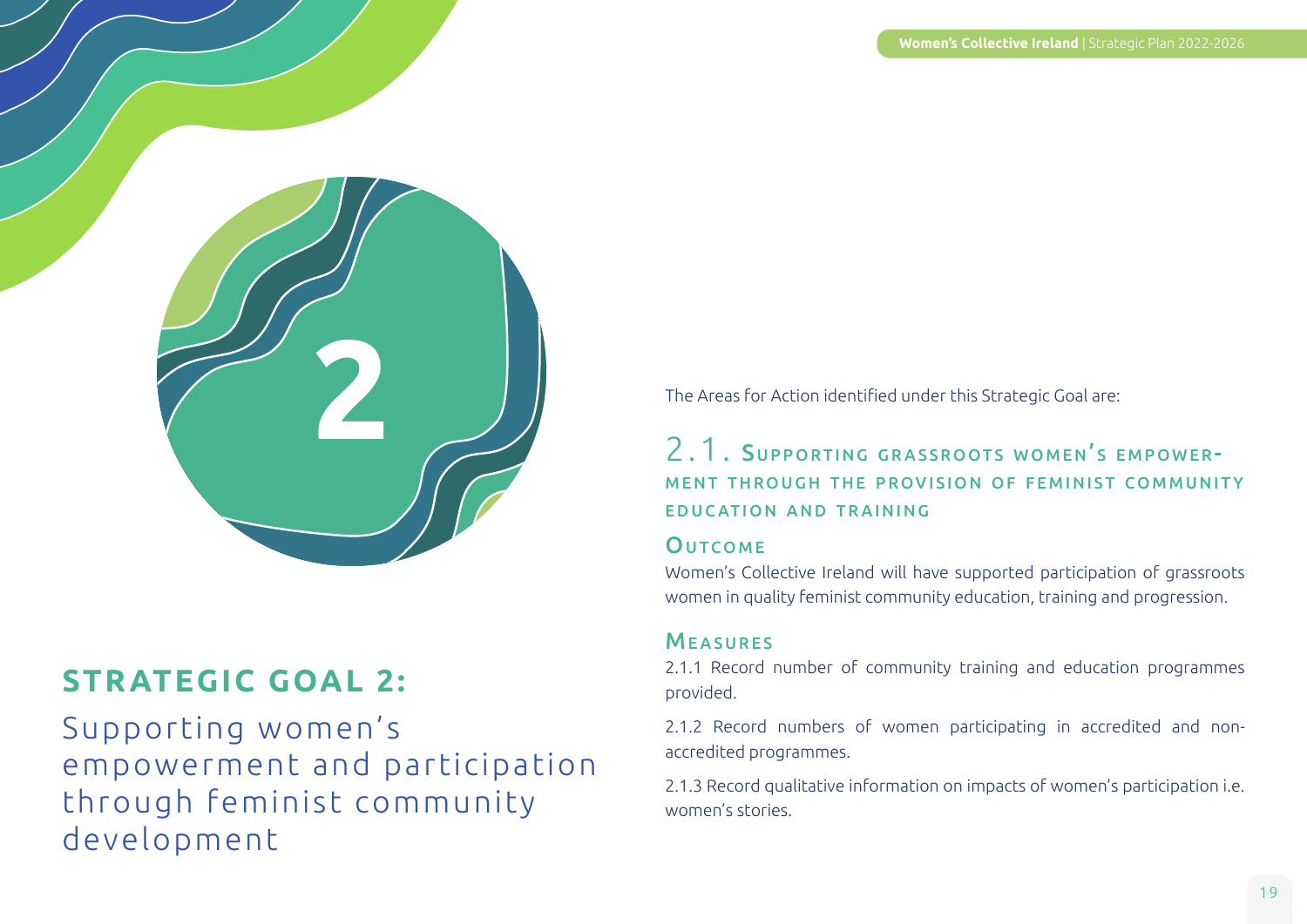

#### **OUTCOME**

Women's Collective Ireland will have engaged women in women's leadership programmes.

#### **MEASURES**

2.2.1 Develop and deliver leadership programmes to build capacity, selfesteem and confidence in women to participate more fully in society.

2.2.2 Identify, promote and support grassroots women's participation in relevant fora, locally and national.

2.2.3 Record and evaluate the impact of leadership programmes on different groups of marginalised women.

#### 2.3 Bringing about <sup>a</sup> positive transformation in WOMEN'S HEALTH AND WELLBEING

#### **OUTCOME**

Women's Collective Ireland will connect with women, reducing isolation and promoting their physical health and mental well-being in line with our Wellbeing statement.

#### **MEASURES**

2.3.1 Deliver and record programmes supporting women's physical and mental wellbeing.

2.3.2 Record our partnering work with other organisations locally and nationally to promote women's health and wellbeing.

2.3.3 Record sessions sharing good practice within Women's Collective Ireland on how to promote and support physical health and mental wellbeing among grassroots women.



20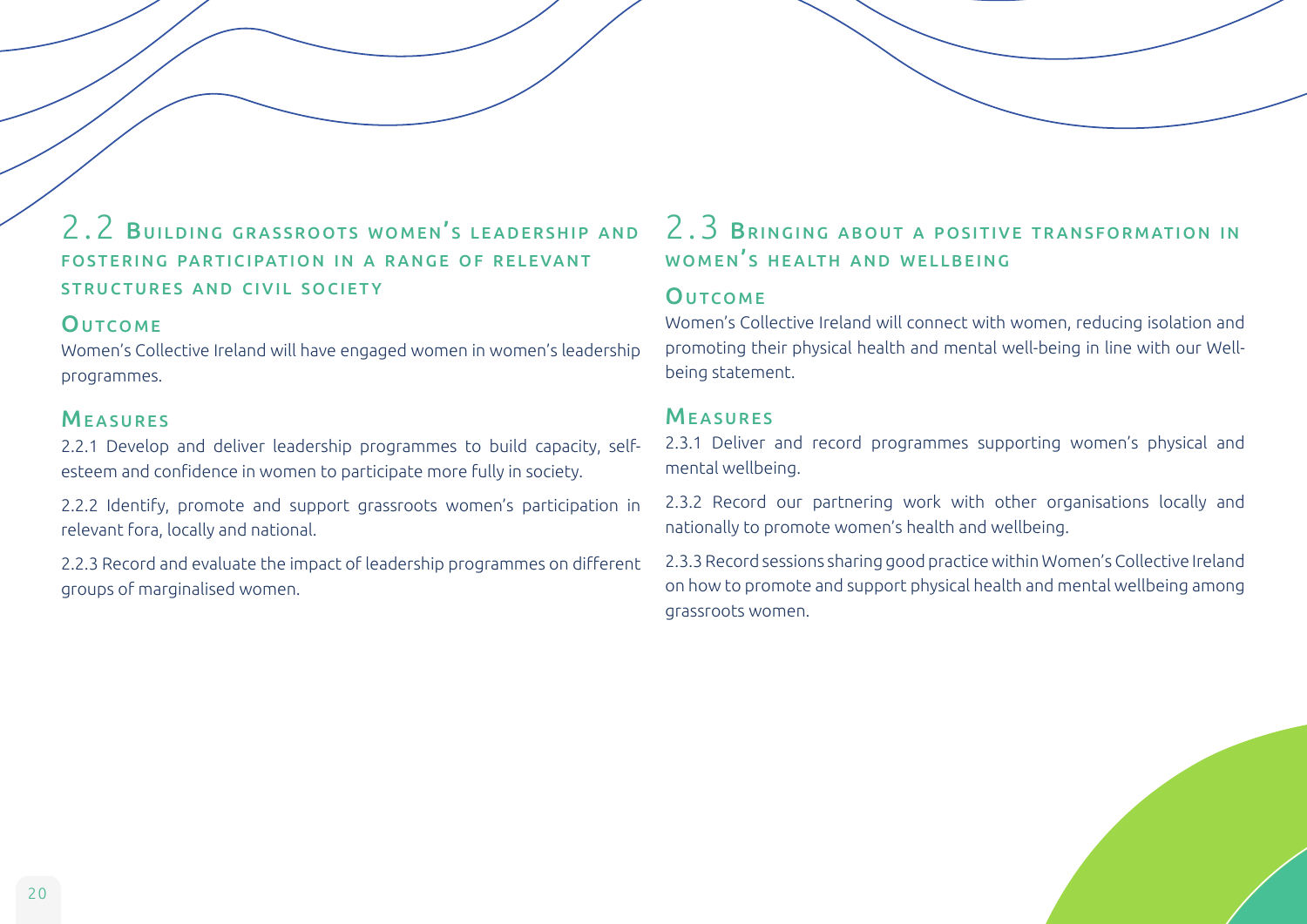### 2.4 Advancing grassroots women's economic equality through community education and training

#### **OUTCOME**

Community-based women's economic literacy will be advanced/supported through community education and training in order to support women's access to cash, childcare, confidence and career building.

#### **MEASURES**

2.4.1 Monitor and report women's participation in skills programmes.

2.4.2 Monitor barriers to participation, signpost and support access to skill training programmes.

2.4.3 Monitor and highlight women's economic inequalities and raise awareness/ highlight with Government/statutory agencies i.e., Pre-Budget submission.

#### 2.5 SUPPORTING WOMEN'S LIFELONG LEARNING, development and progression

#### **OUTCOME**

Women's Collective Ireland will have highlighted need for and benefit of access to lifelong training and development and celebrated grassroots women's achievements.

#### Measures

2.5.1 Record number of open and information days.

2.5.2 Number of key events celebrating women's achievements and progression.

2.5.3 Number of strategic partnerships with key bodies including ETBs, SOLAS, third level institutions.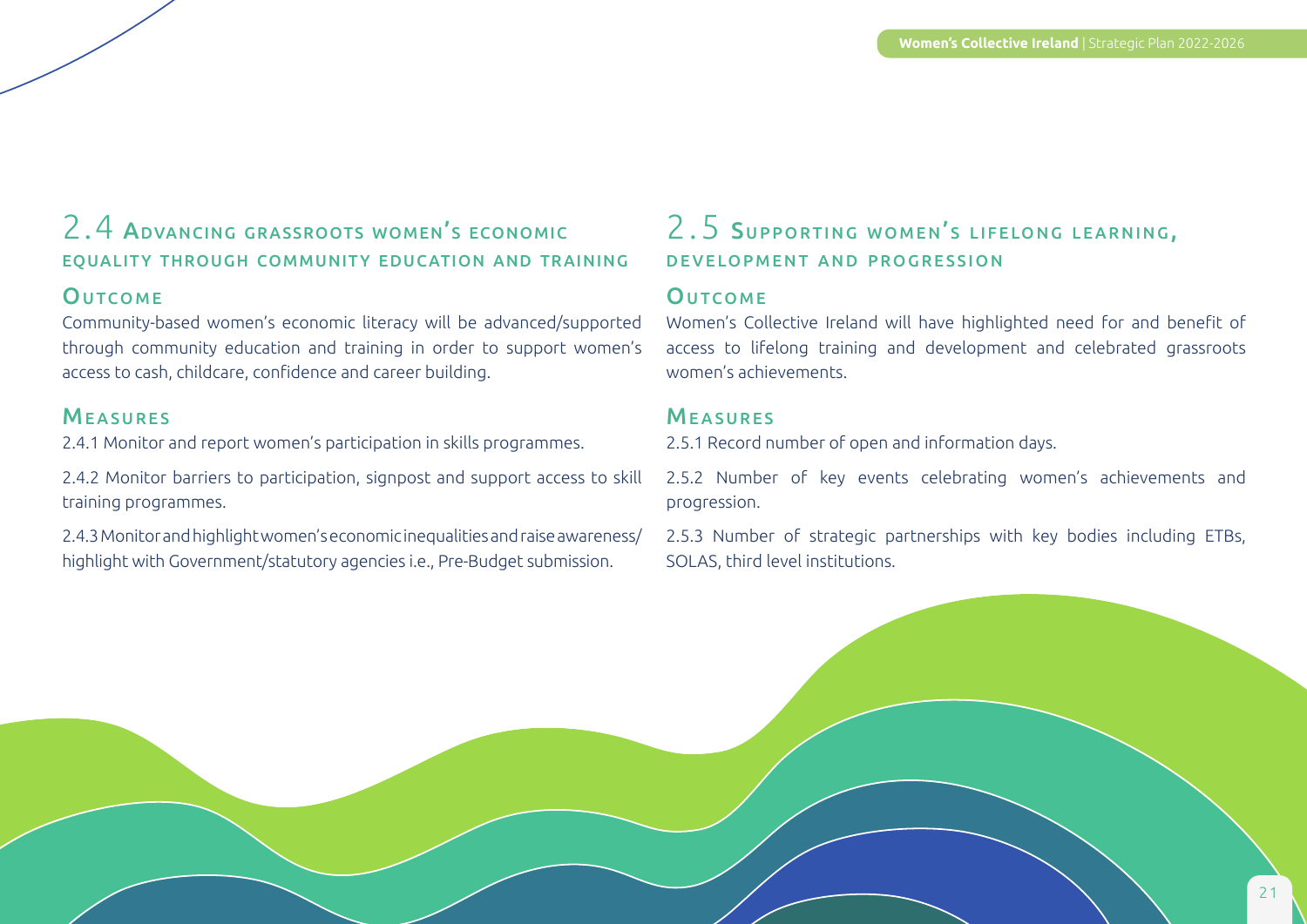

## **STR ATEGIC GOAL 3:** in a range of campaigns such as these.

Voicing the issues affecting grassroots women and increasing visibility

The Areas for Action identified under this Strategic Goal are:

#### 3.1 STRENGTHENING GRASSROOTS WOMEN'S VISIBILI-TY, VOICE AND REPRESENTATION, SUPPORTING THEM IN changing social and cultural norms

#### **OUTCOME**

Women's Collective Ireland will have raised awareness locally and nationally on gender equality and women's human rights, creating and spreading change in key areas affecting grassroots women, particularly those experiencing social exclusion.

#### Measures

3.1.1 Develop collective campaigning mechanisms for Projects to focus on locally and nationally on issues affecting grassroots women, and review and evaluate impact of campaigns.

3.1.2 Identify areas with women articulating local issues of local concerns.

3.1.3 Be represented on relevant structures locally and nationally.

3.1.4 Implement work plans to address women's visibility and voice.

3.1.5 Use a collective approach to raising awareness by marking key dates such as International Women's Day, Rural Women's Day and engaging women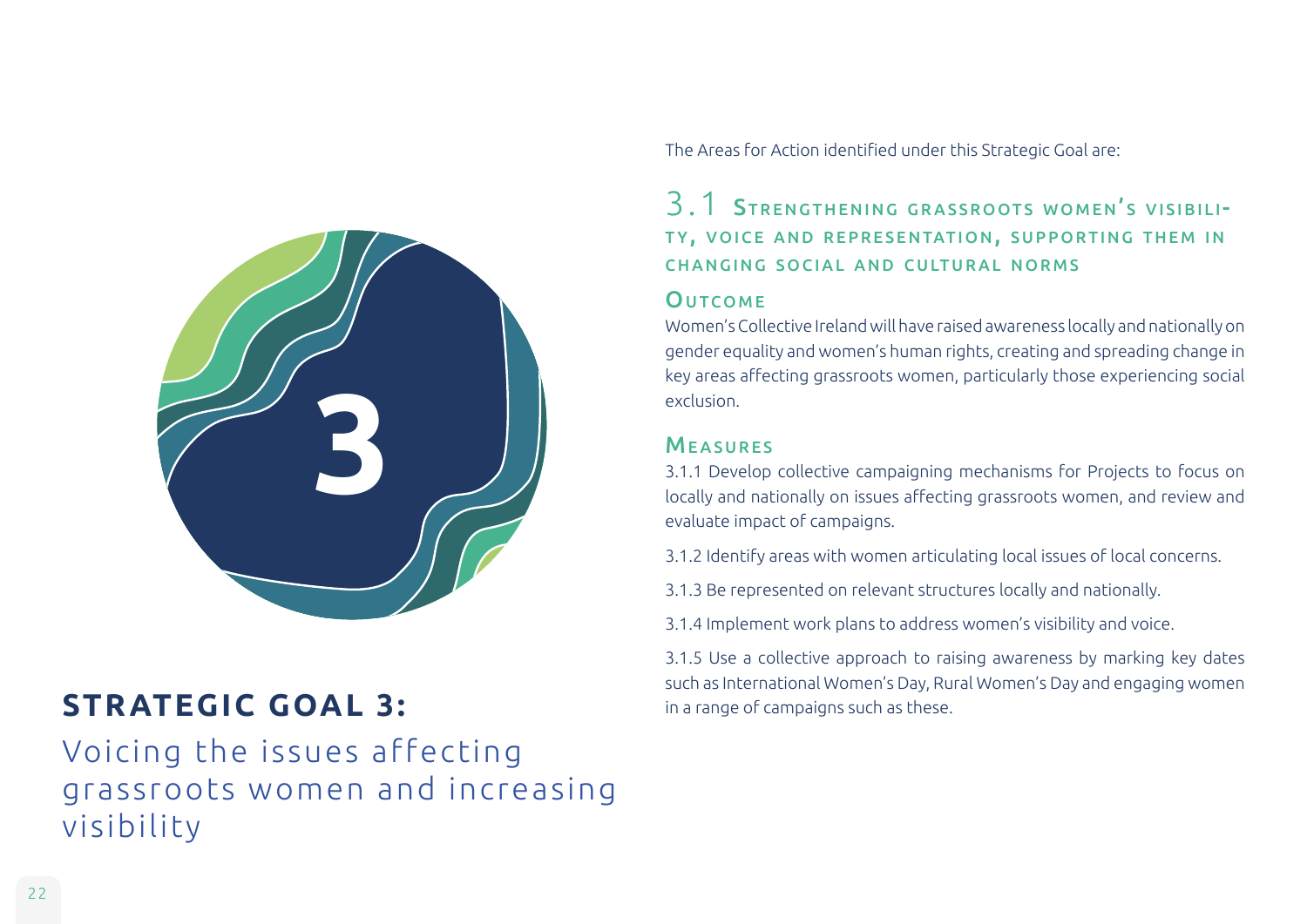#### 3.2 WORKING IN PARTNERSHIP AND SOLIDARITY WITH other organisations and agencies to advance wo-MEN'S EQUALITY

#### **OUTCOME**

Women's Collective Ireland will have strategically worked and collaborated with others to identify and address the needs of women and challenge barriers to women's equality and participation, taking collective action for collective outcomes.

#### **MEASURES**

3.2.1 Work in partnership with key relevant organisations locally and nationally.

3.2.2 Work in partnership on key relevant campaigns locally and nationally.

3.2.3 Work in partnership to further government commitments to grassroots women's equality.

#### 3.3 Valuing and making visible grassroots wo-MEN'S VOICES

#### **OUTCOME**

Facilitating a women's space for constructive activism, Women's Collective Ireland will work to ensure women's voices are valued and considered in developing work plans and programmes.

#### **MEASURES**

3.3.1 Research, identify and articulate the value of women's voices as agents of change.

3.3.2 Feed findings into relevant decision making and policy fora.

3.3.3 Provide accessible and blended programmes considering women's care responsibilities.

### 3.4 SUPPORTING AND WORKING IN SOLIDARITY ON THE elimination of male violence against women

#### **OUTCOME**

Awareness raising of violence against women as a pervasive issue.

#### **MEASURES**

3.4.1 Partner with relevant organisations locally and nationally to raise awareness on violence against women.

3.4.2 Signpost supports and services available to women.

3.4.3 Campaign on an annual basis for the elimination of violence against women.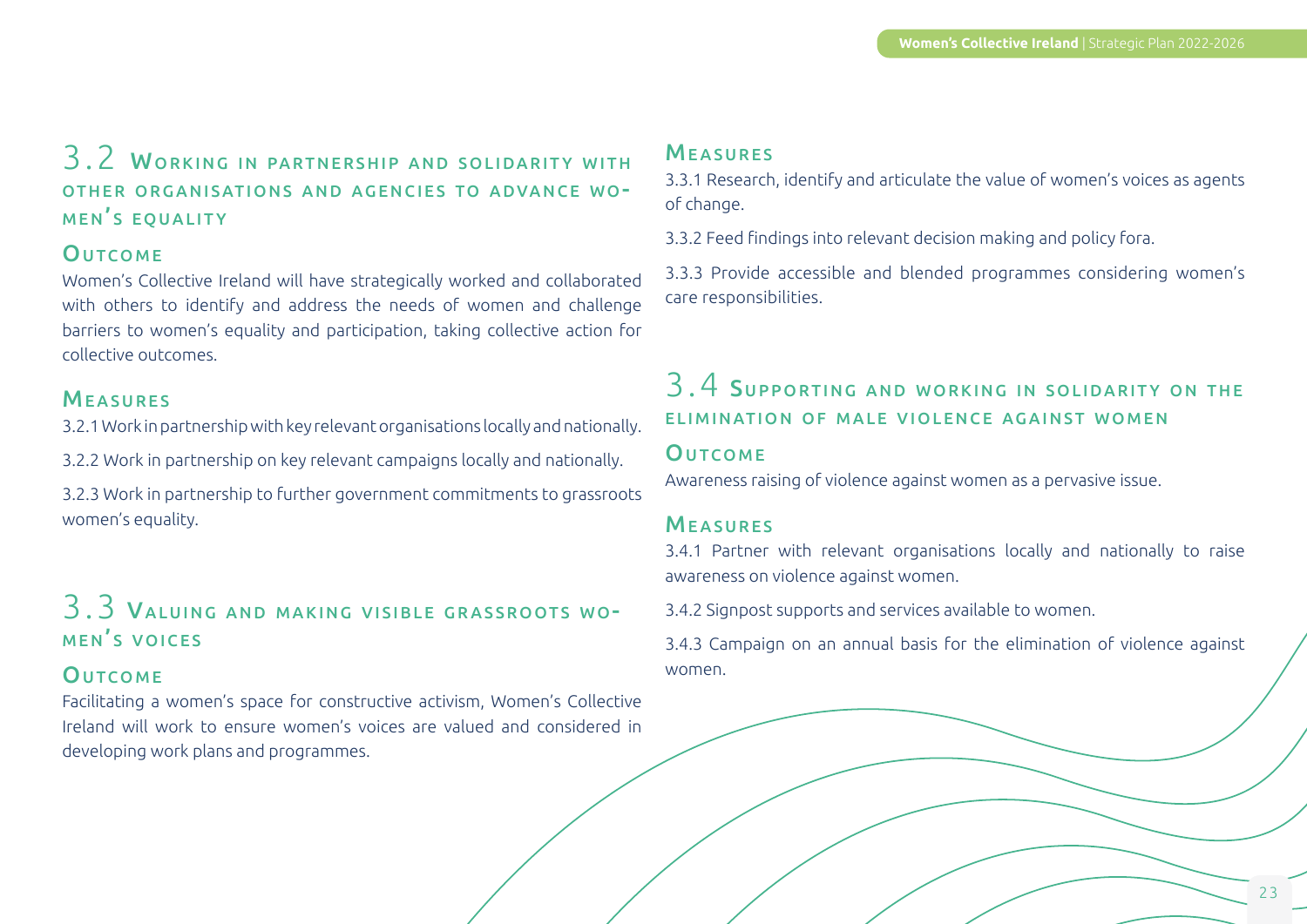

## **STR ATEGIC GOAL 4:**

## Achieving sustainability: growing and developing as an organisation

The Areas for Action identified under this Strategic Goal are:

## 4.1 Valuing and investing in staff

#### **OUTCOME**

Women's Collective Ireland staff will feel valued and heard in an inclusive and innovative organisation.

#### **MEASURES**

- 4.1.1 Provide training and professional development to staff.
- 4.1.2 Provide ongoing support and supervision to staff members.
- 4.1.3 Provide staff with a wellbeing package.

## 4.2 Maintaining good governance

#### **OUTCOME**

Women's Collective Ireland will have ensured the highest levels of governance and accountability within the organisation.

#### Measures

4.2.1 Strengthen the Board of Directors by ongoing capacity building, upskilling and relevant governance training.

4.2.2 Support and value the roles of local Advisory Group members.

4.2.3 Maintain and develop our financial and governance systems and policies to ensure that the organisation fulfils all financial, employment and governance obligations and duties.

4.2.4 Report to relevant funders and comply with Charities Regulatory requirements.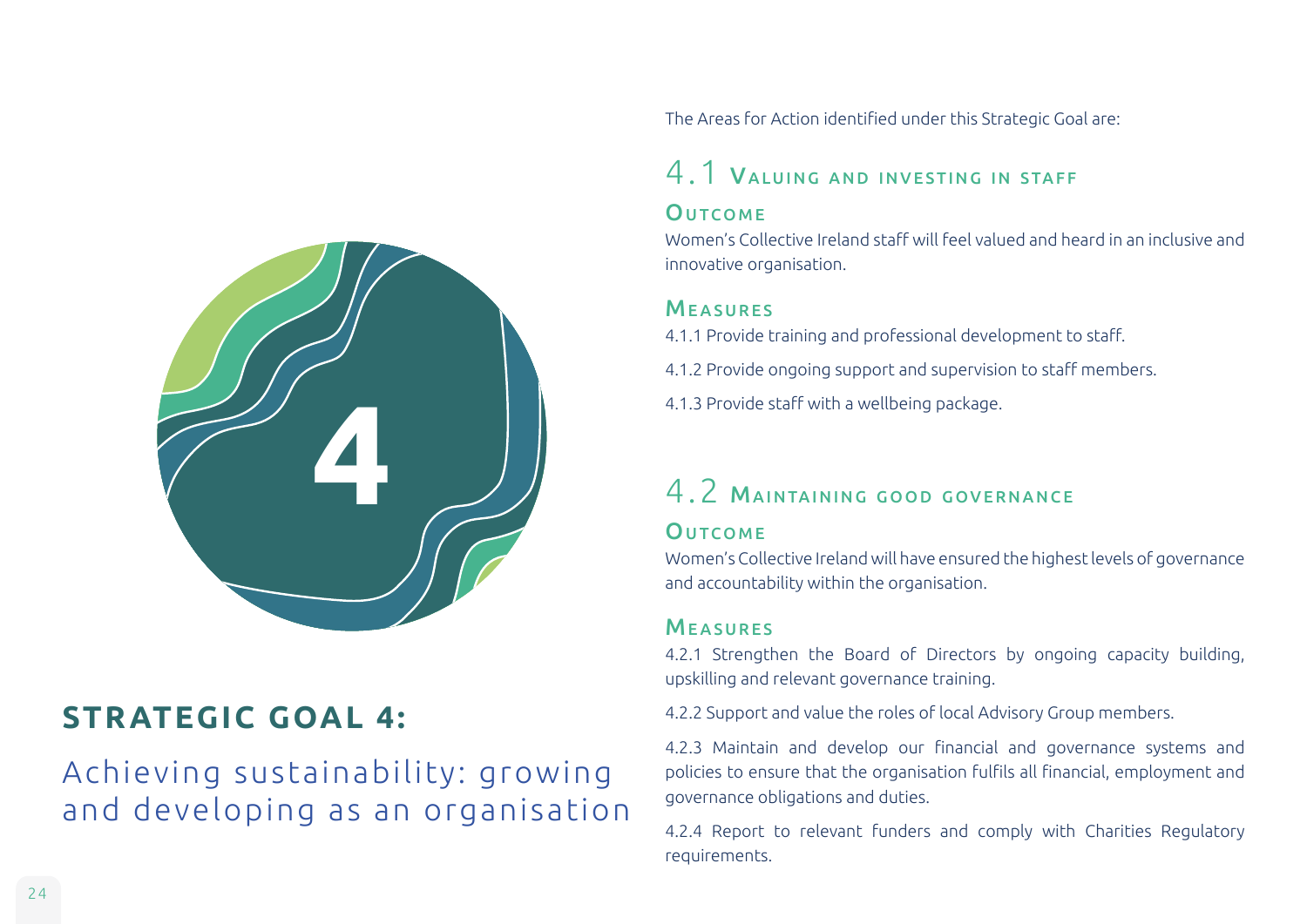#### 4.3 Promoting and communicating about Women's Collective Ireland as <sup>a</sup> national organisation for grassroots women's voice and visibility

#### **OUTCOME**

Women's Collective Ireland will have claimed its space as a national grassroots women's organisation, communicating the issues affecting grassroots women and increasing their visibility.

#### **MEASURES**

4.3.1 Develop a clear external communications policy.

4.3.2 Raise our national profile through communications and social media campaigns.

4.3.3 Develop a collective rebranding process reflective of the organisation's vision and mission, which will be promoted locally and nationally.

4.3.4 Launch and promote our Strategic Plan 2022 – 2026.

#### 4.4 Developing and maintaining strong internal COMMUNICATIONS communications

#### **OUTCOME**

Women's Collective Ireland will have created an environment for strong internal relationships to grow and develop.

#### Measures

4.4.1 Develop a clear internal communications policy.

4.4.2 Develop an internal news system, championing the work of local Projects. 4.4.3 Facilitate staff engagements and meetings.

### 4.5 Grow and broaden our reach while maintaining and growing resources

#### **OUTCOME**

To maintain the sustainability of Women's Collective Ireland we will have explored areas and opportunities for expansion of our work with women.

#### **MEASURES**

4.5.1 Engage with Government bodies to ensure the continuance of core funding.

4.5.2 Identify and lobby for resources to expand our work and our reach.

4.5.3 Identify, research and collect data on opportunities for expansion into new areas.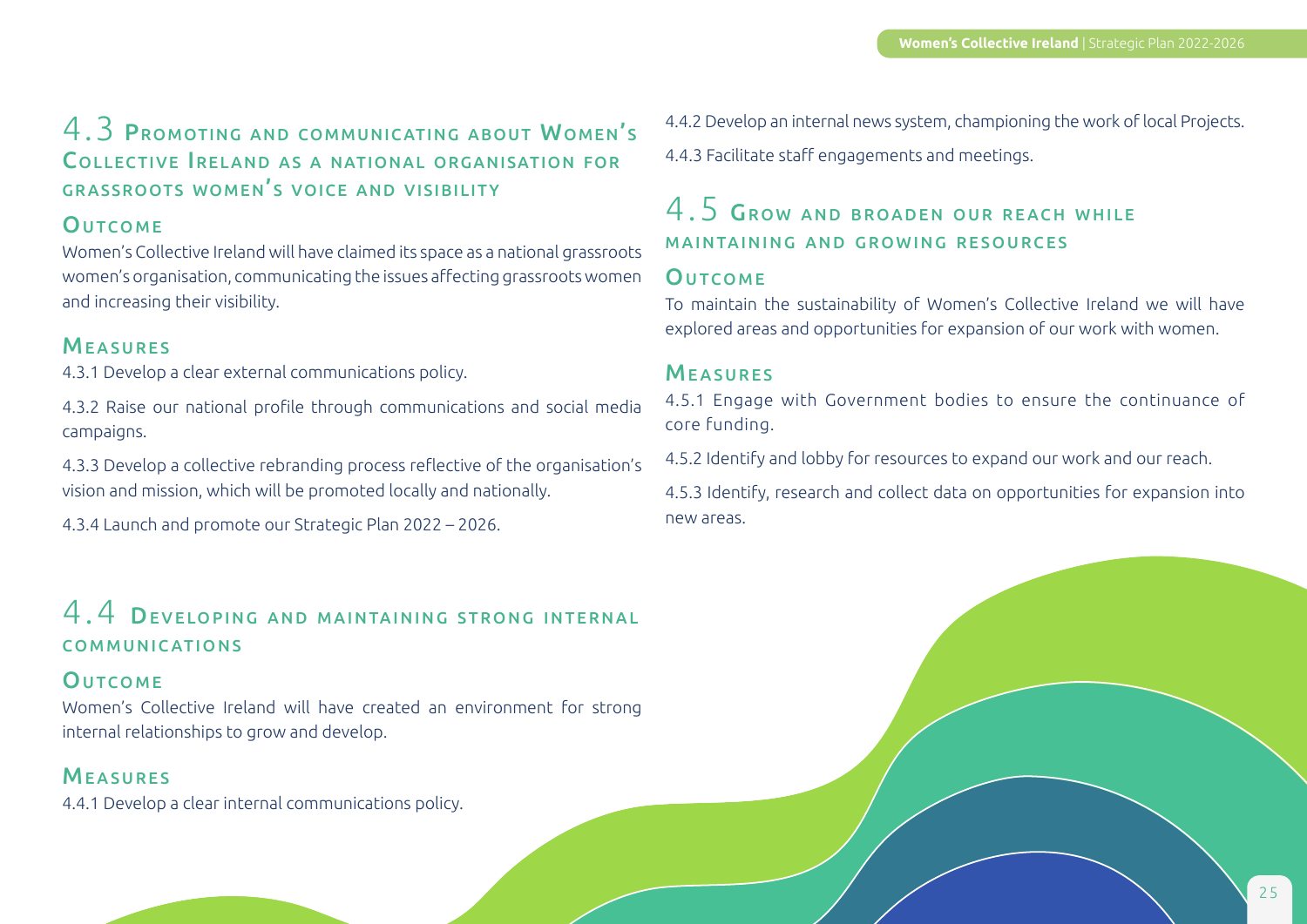Women's Collective Ireland understands the importance of regulating, monitoring and evaluating our work and has identified key measures in this regard.

We will use qualitative and quantitative collation of data to assess how effective Women's Collective Ireland is in achieving our actions and in having an impact on grassroots women's lives.

- **Case studies, surveys, and focus groups all forms of collection of information.**
- **Lead, support and promote research data collection to establish facts in relation to the experiences of grassroots women across the country.**
- **Monitoring and evaluation to be used for accountability purposes will be shared through reports to our Board, our funders and other stakeholders.**

Each of our 17 Women's Projects will produce a yearly implementation plan including projected outcomes with a reporting mechanism three times a year:

- **Monitoring and evaluation.**
- **Annual and financial reports.**
- **Ongoing communication is a catalyst to our work of improving**   $\odot$ **internal learning, sharing collective learning and implementation of plan.**

## IMPLEMENTING AND EVALUATING THE STRATEGIC PLAN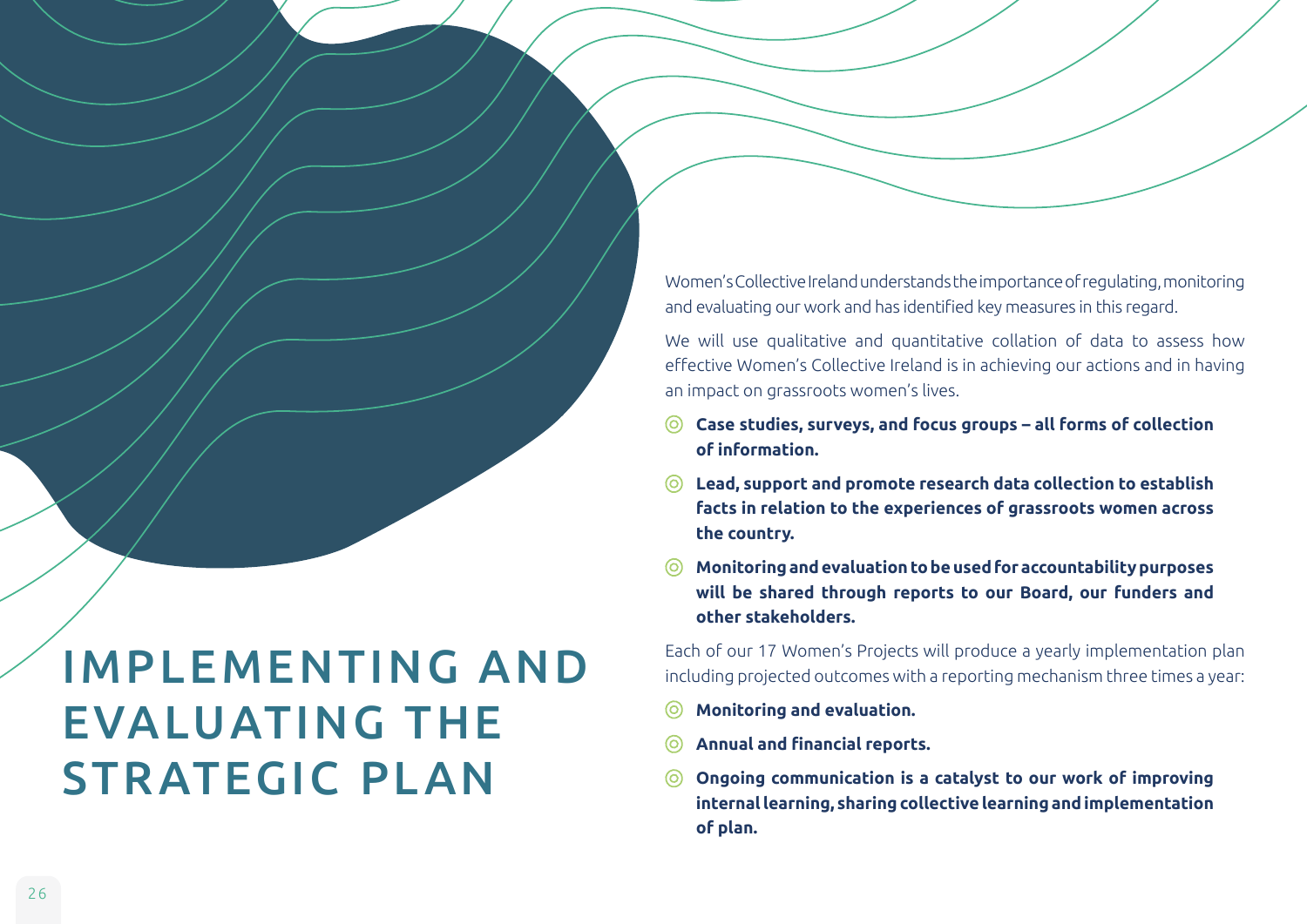## FIND US HERE

- **Women's Collective Blayney Blades**  blayneyblades@womenscollective.ie
- **Women's Collective Clare** clare@womenscollective.ie
- **Women's Collective Claremorris** claremorris@womenscollective.ie
- **Women's Collective Donegal** donegal@womenscollective.ie
- **Women's Collective Dun Laoghaire/Rathdown** dunlaoghaire@womenscollective.ie
- **Women's Collective Liffey Valley** liffeyvalley@womenscollective.ie
- **Women's Collective Limerick** limerick@womenscollective.ie
- **Women's Collective Lucan** lucan@womenscollective.ie
- **Women's Collective Monaghan** monaghan@womenscollective.ie
- **Women's Collective Mullingar** mullingar@womenscollective.ie
- **Women's Collective North Leitrim** northleitrim@womenscollective.ie
- **Women's Collective Ronanstonwn** ronanstown@womenscollective.ie
- **Women's Collective Roscommon** roscommon@womenscollective.ie
- **Women's Collective South Kerry** southkerry@womenscollective.ie
- **Women's Collective Tallaght** tallaght@womenscollective.ie
- **Women's Collective Waterford** waterford@womenscollective.ie
- **Women's Collective Wexford** wexford@womenscollective.ie